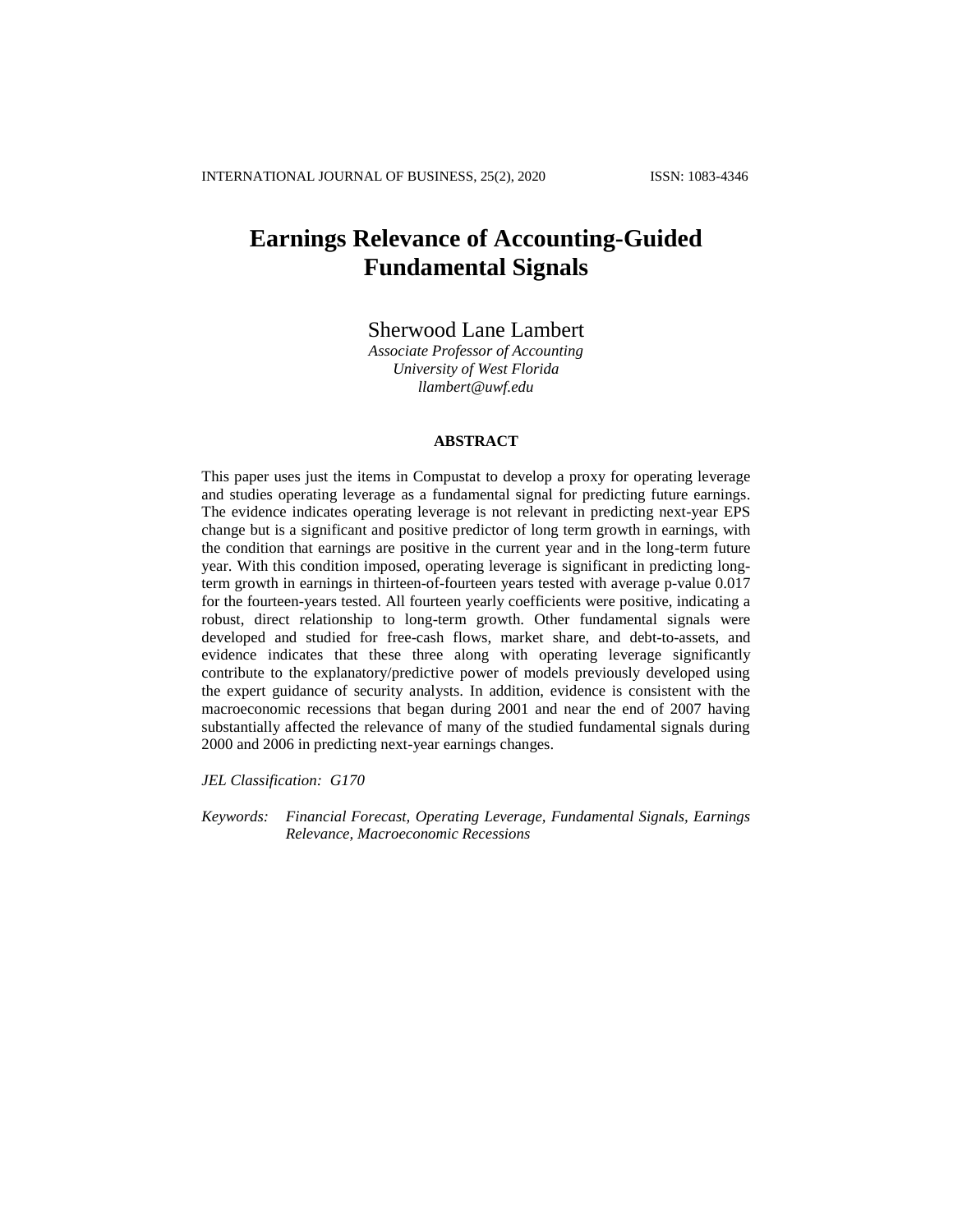#### **I. INTRODUCTION**

FASB's "Statement of Financial Accounting Concepts No. 8" says, "Investors', lenders', and other creditors' expectations about returns *depend on their assessment of the amount, timing, and uncertainty of the prospects for future net cash inflows to the entity.* Consequently, existing and potential investors, lenders, and other creditors need *information to help them assess the prospects for future net cash inflows to an entity*." In defining the most important or "*fundamental*" qualitative characteristics of general purpose financial reporting, Concept Statement 8, Chapter 3, states that the "*fundamental* qualitative characteristics are *relevance* and faithful representation." (Italics added)

It is inferred from Concept Statement No. 8 that the FASB intends general purpose financial statements be useful for estimating firms' future accounting earnings, given that accounting earnings are the accrual-basis counterpart to cash-basis "net cash inflows." In this study, the phrase "earnings-relevance" is used to mean the relevance of the current and prior reported financial statement information in explaining and predicting future earnings reported in future financial statements. The predictors (independent variables) used in these studies are termed "fundamental signals" or "signals" and the analysis is labeled "Fundamental Analysis." The FASB refers to the accounts and their associated dollar values that appear in the financial statements as "items," and "fundamental signals" are usually combinations of these "items" (Ou and Penman, 1989). Stated in these terms, this research studies the relevance of certain fundamental signals to North American firms' next-year accounting earnings changes during 1991-2008, and long-term growth during 1991-2004.

The 1997 article by Abarbanell and Bushee titled "Fundamental Analysis, Future Earnings, and Stock Prices" (Abarbanell and Bushee, 1997) (henceforth, AB-97) is the foundation research for this study. AB-97 has been called one of the "foundation" articles in fundamental analysis (Richardson, Tuna, and Wysocki, 2010). AB-97 states, "we investigate how detailed financial statement data (fundamental signals) enter the decisions of market participants by examining whether current changes in the signals are informative about subsequent earnings changes" (AB-97, page 1). This study follows the AB-97 approach that "predicting accounting earnings, as opposed to explaining security returns, should be the central task of fundamental analysis. Studying the links between fundamental signals and future earnings changes allows us to test directly the validity of the economic intuition that underlies the original construction of the signals" (AB-97, page 1).

#### **II. BACKGROUND**

Ou and Penman (1989) (OP-89) and Lev and Thiagarajan (1993) (LT-93) analyzed the "value-relevance" of the fundamental signals by relating the signals to future stock returns. OP-89 used a "statistical search" methodology to identify fundamental signals from which they then predicted future returns, and found fundamental analysis identifies equity values not currently reflected in stock prices. LT-93, like OP-89, tested the value relevance of fundamental signals, but used the fundamental signals that security analysts had reported using in making their earnings forecasts and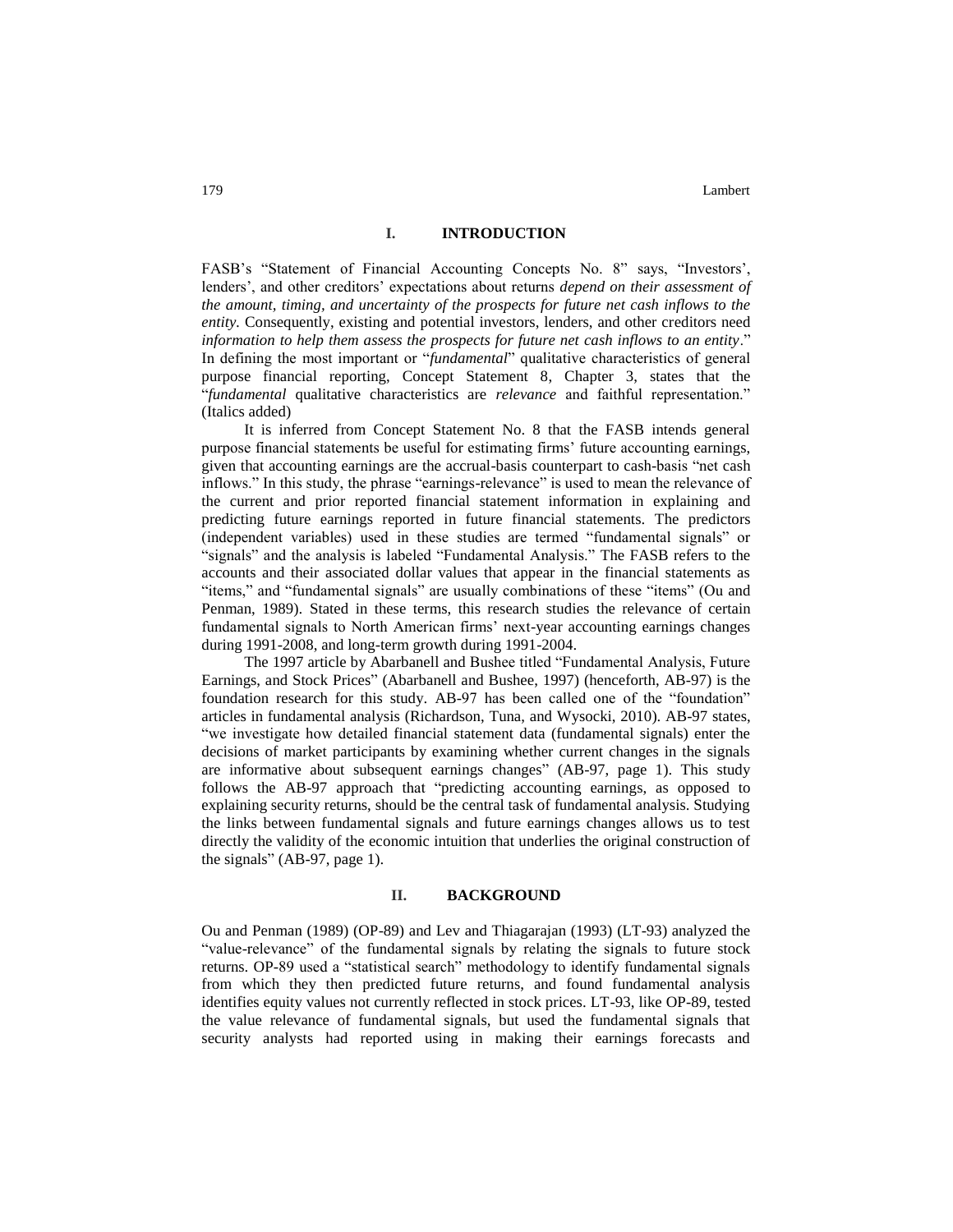recommendations; hence, LT-93 used the expert guidance of security analysts to identify the fundamental signals studied in their research.

AB-97 used the same fundamental signals used by LT-93, except AB-97 used a modified definition of effective tax rate (ETR). The fundamental signals used in the AB-97 model are: (1) Inventory (metric), (2) Accounts Receivable (metric), (3) Gross Profit (metric), (4) Adverse or Qualified Audit Reports (Indicator), (5) Use LIFO for Inventory Valuation (Indicator), (6) Labor Force (metric), (7) Effective Tax Rate (metric), (8) Selling and Administrative Expenses (metric), and (9) Capital Expenditures (metric).

AB-97 used contemporaneous accounting earnings changes and the fundamental signals listed above in multivariate linear regression models to predict firms' future earnings, such as next-year earnings change or long-term growth in earnings. Models such as the AB-97 model relate future accounting earnings to current financial statement information and, thus, assess the "earnings-relevance" of the financial statement information represented in the fundamental signals. AB-97 found that these nine fundamental signals predict next-year earning better than the time series models used by researchers for large size firms; but for small and medium-size firms, the time series model predictions for next year earnings are at least as accurate as the fundamentals' predictions. Abarbanell and Bushee (1998) find evidence that the fundamental signals provide information about future returns that are associated with future earnings news.

Cohen, Dey, and Lys (2008) found that, whereas accrual-based earnings management increased steadily from 1987 until the passage of the Sarbanes Oxley Act (SOX) in 2002, accruals-based earnings management decreased significantly following the passage of SOX. Also, the level of real earnings management activities declined prior to SOX but increased significantly after SOX, suggesting that firms switched from accrual-based to real earnings management methods after the passage of SOX.

Anderson, Banker, and Janakiraman (2003) find that selling, general, and administrative (SG&A) costs are "sticky" because they increase on average 0.55% per 1% increase in sales but decrease only 0.35% per 1% decrease in sales. Balakrishnan, Petersen, and Soderstrom (2004) show that stick costs response to a decline in activity levels is smaller (larger) than that for an increase only when capacity is currently strained (in excess). Anderson, Banker, Huang, and Janakiraman (2007) demonstrate that future earnings are positively related to changes in the SG&A cost ratio in periods in which revenue declines, inconsistent with traditional interpretation of SG&A cost changes.

Bernard and Noel (1991) find that inventory disclosures can improve predictions of future sales and earnings beyond the degree of accuracy achievable based on past sales and earnings alone. Sloan (1996) reports that the relative magnitudes of the cash and accrual components of current earnings are relevant to future earnings. Fairfield, Sweeney, and Yohn (1996) find disaggregating accounting earnings into extraordinary items, discontinued operations, operating income, non-operating income, taxes, and special items improves the current-year earnings relevance to next-year return on equity. Banker and Chen (2006) propose an earnings forecast model decomposing earnings into components that reflect variability of costs with sales revenue and stickiness in costs with sales declines (essentially, embodying the traditional fixed and variable cost behavior model) that predicts one-year-ahead returns on equity better than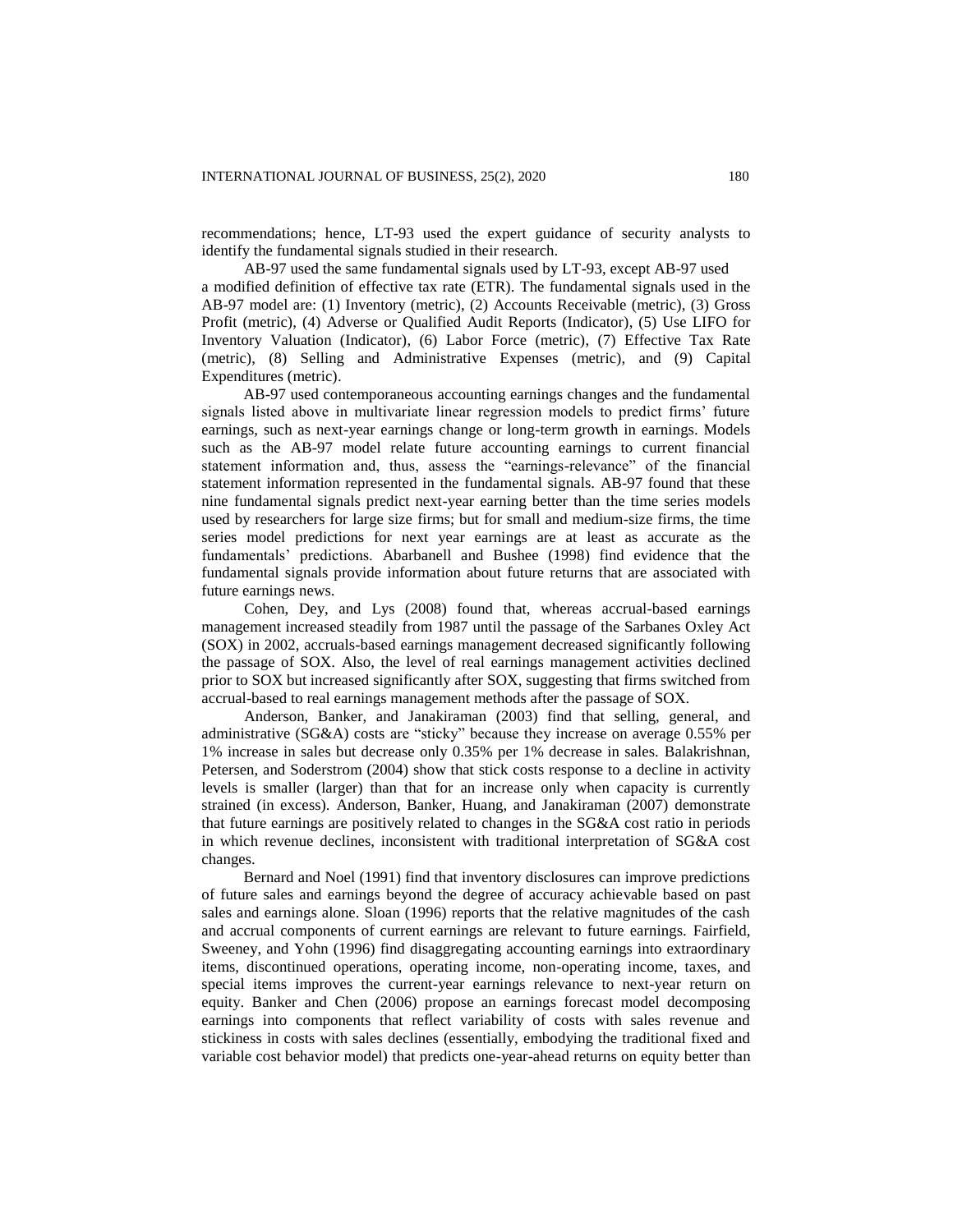do other models based on line items reported in income statements and statements of cash flows.

### **III. HYPOTHESES**

Beginning in 1991 and carrying forward for each year thereafter through 2008, this study builds upon AB-97 and seeks to address the following research questions:

- 1. Can financial and managerial accounting concepts guide the development of fundamental signals that, when added to earnings-signals models previously developed based on security analysts' expert guidance, significantly increase the model's predictive power?
- 2. What effect, if any, did the three macroeconomic recessions that occurred during 1991-2008 have on the predictive power (relevance) of earnings-signals models?

Considering these research questions led to the following hypotheses:

**Hypothesis 1:** Fundamental signals based on financial and managerial accounting concepts can significantly increase the earnings predictive power of models comprising fundamental signals based on security analysts' expert guidance.

**Hypothesis 2:** The three macroeconomic recessions that occurred during 1991-2008 substantially impacted the predictive power (earnings relevance) of earnings-signals models.

#### **IV. METHODOLOGY**

This research builds upon AB-97's methodology for testing the earnings-relevance of the studied fundamental signals in predicting change in next-year earnings per share (EPS) during 1991-2008, and in predicting long-term growth in earnings during 1991- 2004. Managerial as well as financial accounting concepts were followed (a "concepts guided" approach) to develop or identify four metric fundamental signals that are added to the AB-97 model. The four added signals are Operating Leverage, Change in Market Share, Change in Debt-to-Assets Ratio, and Change in Free Cash Flows. These signals are intended to be conceptually different from the AB-97 signals. The AB-97 fundamental signals are essentially the same as the LT-93 signals that are based on what security analysts reported using in making their forecasts. Hence, the LT-93/AB-97 signals were identified using an "expert guided" approach. One objective of this study is to determine whether fundamental accounting concepts can guide the development or identification of signals that, when added to the signals that analysts said they used, significantly increase the earnings-relevance of the expanded model.

In addition to reporting the average of the yearly regression results, the yearly earnings-signals regression results are reported, showing each signal's yearly regression coefficient and an indication of whether or not the signal was significant. Also, yearly adjusted R-square values for the full model regressions are reported. Hierarchical Regression is used to analyze the unique contribution to the full model's explanatory/predictive power (adjusted R-square) made by contemporaneous earnings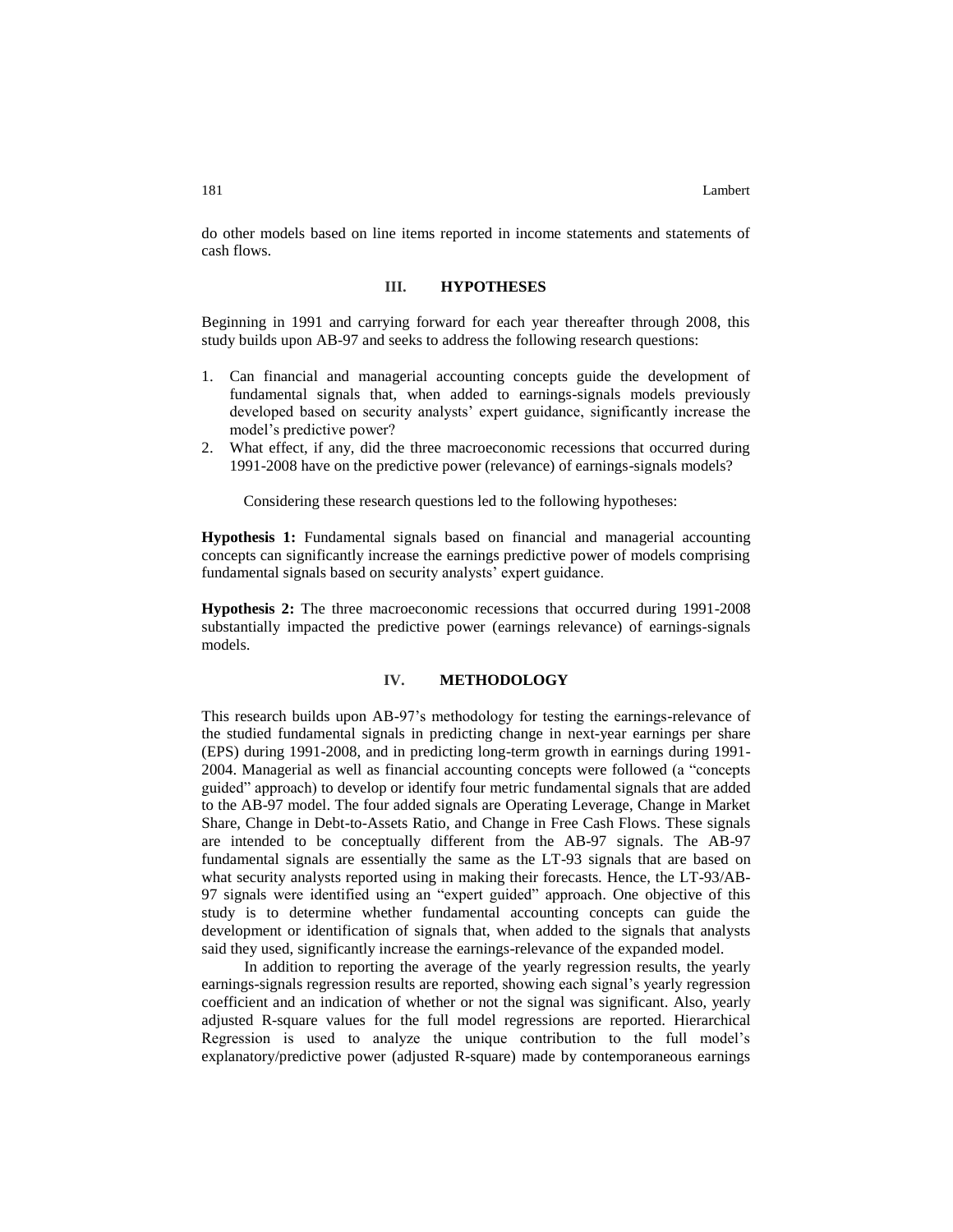change (CHGEPS), the block of AB-97 signals, and each of the "added" signals. Hierarchical regression was used to test whether the "added" signals based on "concepts guidance" could uniquely contribute significant explanatory/predictive power above that provided by the signals identified through "expert guidance."

#### **A. Data Sources**

The financial statement data used in this study was obtained from the Wharton Research Data Services (WRDS) Compustat "North America Fundamentals Annual updated monthly." AB-97 ended with the reference year 1990. Hence, this research studied 1991 through 2008 for one-year-ahead EPS change, and 1991 through 2004 for long-term growth. Testing the earnings-signals models was restricted to North American firms with annual financial statement information recorded in Compustat. Only annual reporting periods and long-term growth were studied; quarterly financial statements were not evaluated in this study.

#### **B. Dependent Variables**

Table 1 defines and the three dependent variables used in this study.

|                                                                           | Definitions of dependent variables                                                                                                                                                                                                                                                                                                                                                                                                                                     |
|---------------------------------------------------------------------------|------------------------------------------------------------------------------------------------------------------------------------------------------------------------------------------------------------------------------------------------------------------------------------------------------------------------------------------------------------------------------------------------------------------------------------------------------------------------|
| One-Year-Ahead Earnings<br>(CEPS1)                                        | $(ADJ_EPS_Tplus1 - EPS_T)/proc_f_Tminus1, where$                                                                                                                                                                                                                                                                                                                                                                                                                       |
| As defined in AB-97's Table 1.                                            | ADJ_EPS_Tplus1 = $(aieX_T/aieX_T)$ and $\frac{1}{2}$ and $\frac{1}{2}$<br>EPS_Tplus1<br>prec f Tminus1 is the Compustat item "prec f" for<br>the closing stock price for the prior $(t-1)$ year<br>EPS Tplus1 is Compustat item "epspx" for the one-<br>٠<br>year future $(t+1)$ year<br>EPS T is Compustat item "epspx" for the current $(t)$<br>year<br>" ajex_T and ajex_Tplus1 are Compustat item "ajex"<br>for the current year and next future year respectively |
| Long-Term Growth in Earnings<br>(CEPSL)<br>As defined in AB-97's Table 1. | Geometric Mean Growth Rate $=$ (((ADJ_EPS_Tplus5)<br>EPS T) $^{\wedge}$ 0.2) - 1), where<br>ADJ EPS Tplus5 = $(ajex_T / ajex_T plus5)$ * "epspx"<br>for year $t+5$<br>EPS T is Compustat item "epspx" for the current $(t)$<br>year<br>ADJ_EPS_Tplus5 $>0$ and EPS_T $>0$                                                                                                                                                                                              |

**Table 1**

## **C. Four Fundamental Signals added to the AB-97 Metric Signals**

Table 2 defines and the four added fundamental signals developed or identified in this study based on managerial and financial accounting concepts. The definitions and formulas for AB-97's "change in current-year EPS" (CHGEPS) and seven metric fundamental signals (INV, AR, CAPX, GM, S&A, ETR, and LF) were used in this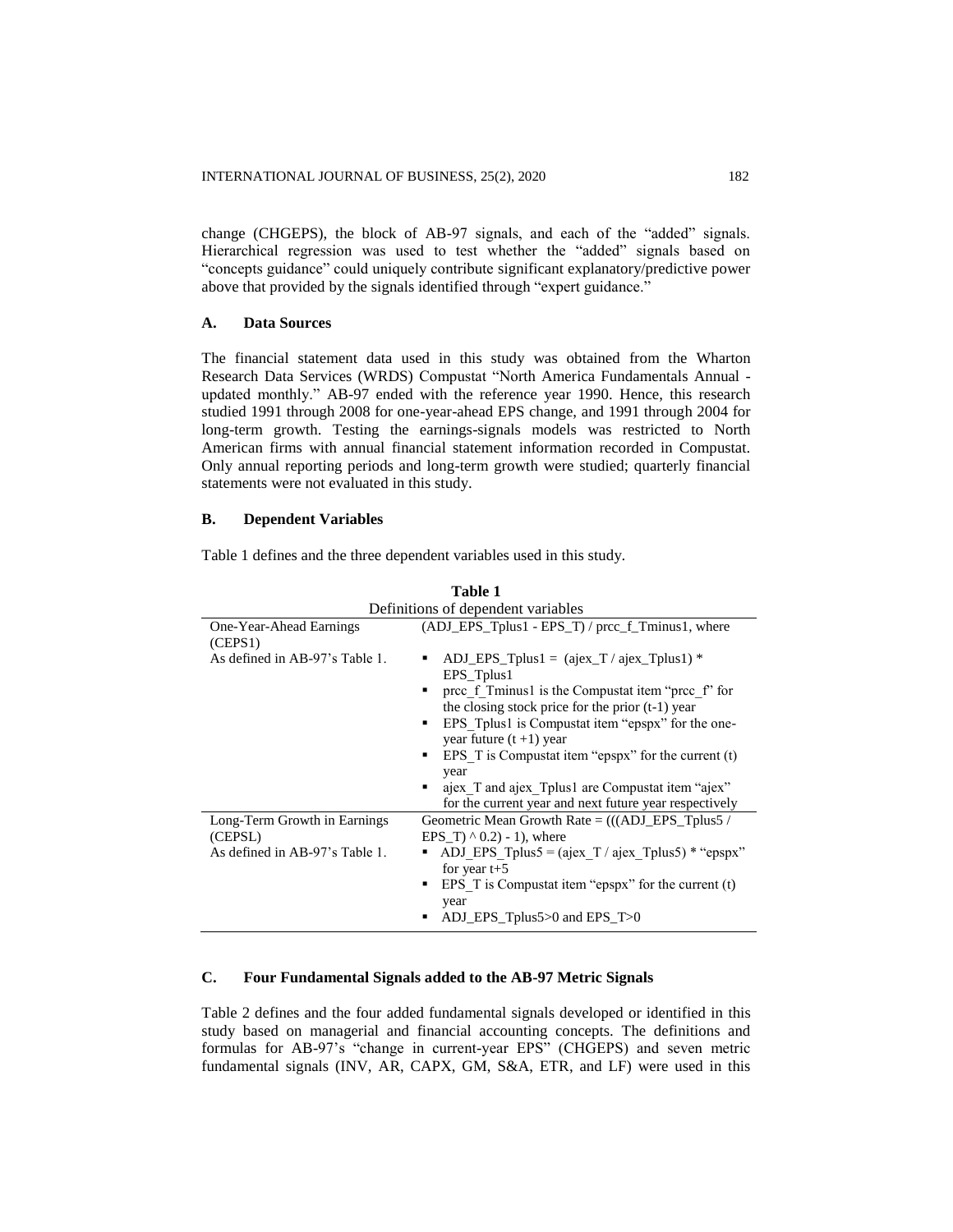study as defined in AB-97's Table 1, therefore, these definitions are not repeated in Table 2. The AB-97 indicator signals "AQ" (existence of qualified audit report) and "EQ" (whether or not LIFO was used by a firm) are indicator variables used in AB-97 but were not used in this study. One reason is that these two indicators are no longer listed in Compustat as items to select for download. AB-97 state, "LT (LT-93) identify twelve accounting-related fundamental signals referred to repeatedly in analysts' reports and financial statement analysis texts. We focus on the nine variables included in LT's full sample, described in panel A of Table 1. These signals are calculated so that the association between each signal and returns is negative. In the case of INV for example, an increase in finished goods inventory that outstrips sales demand is predicted to indicate bad news for earnings and vice versa" (Abarbanell and Bushee, 1997, page 3). The four fundamental signals added in this study are constructed so that the association between each signal and the future-earnings dependent variable was expected to be positive. The OPERATING\_LEVERAGE signal is computed using only firms' reference-year (current-year) data; the other three added signals are based on changes in current-year value from the prior-year value or average of the prior two years values.

### **D. Developing a Proxy for Operating Leverage when Restricted to using only the Data Items Available in Compustat**

Financial statements do not categorize costs by fixed and variable behavior. In addition, manufacturing firms are not required to report direct materials, direct labor, or manufacturing overhead costs used in manufacturing, and, hence, these items are not contained in Compustat.

The "Cost-Volume-Profit" or "CVP" Income Statement has the following format:

> Sales (Total Variable Costs) Contribution Margin (Total Fixed Costs) Operating Income

Using the last three lines of the CVP income statement, Contribution Margin - Total Fixed Costs = Operating Income. With simple algebra, Contribution Margin = Operating Income + Total Fixed Costs. If Operating Leverage = Contribution Margin / Operating Income, then, with substitution, Operating Leverage = (Operating Income + Total Fixed Costs) / Operating Income. Operating income after depreciation "oiadp" is available in Compustat, but Total Fixed Costs is not. To estimate Total Fixed Costs, this study begins with the following statement in LT-93, "Most administrative costs are approximately fixed…" (LT-93, page 196). Thus, the general selling and administrative expenses reported in the Income Statement (Compustat item "xsga") are one of the components used in this study's estimate of total fixed costs. Depreciation and amortization expense is a separately reported item in Compustat (Compustat item "dp") that is not included in "xsga." (This fact can be demonstrated by downloading from Compustat the following items: "sale," "cogs," "xsga," "dp," and "oiadp" for any number of firms for any year and verifying that oiadp  $=$  sale - cogs - xsga - dp in every case.)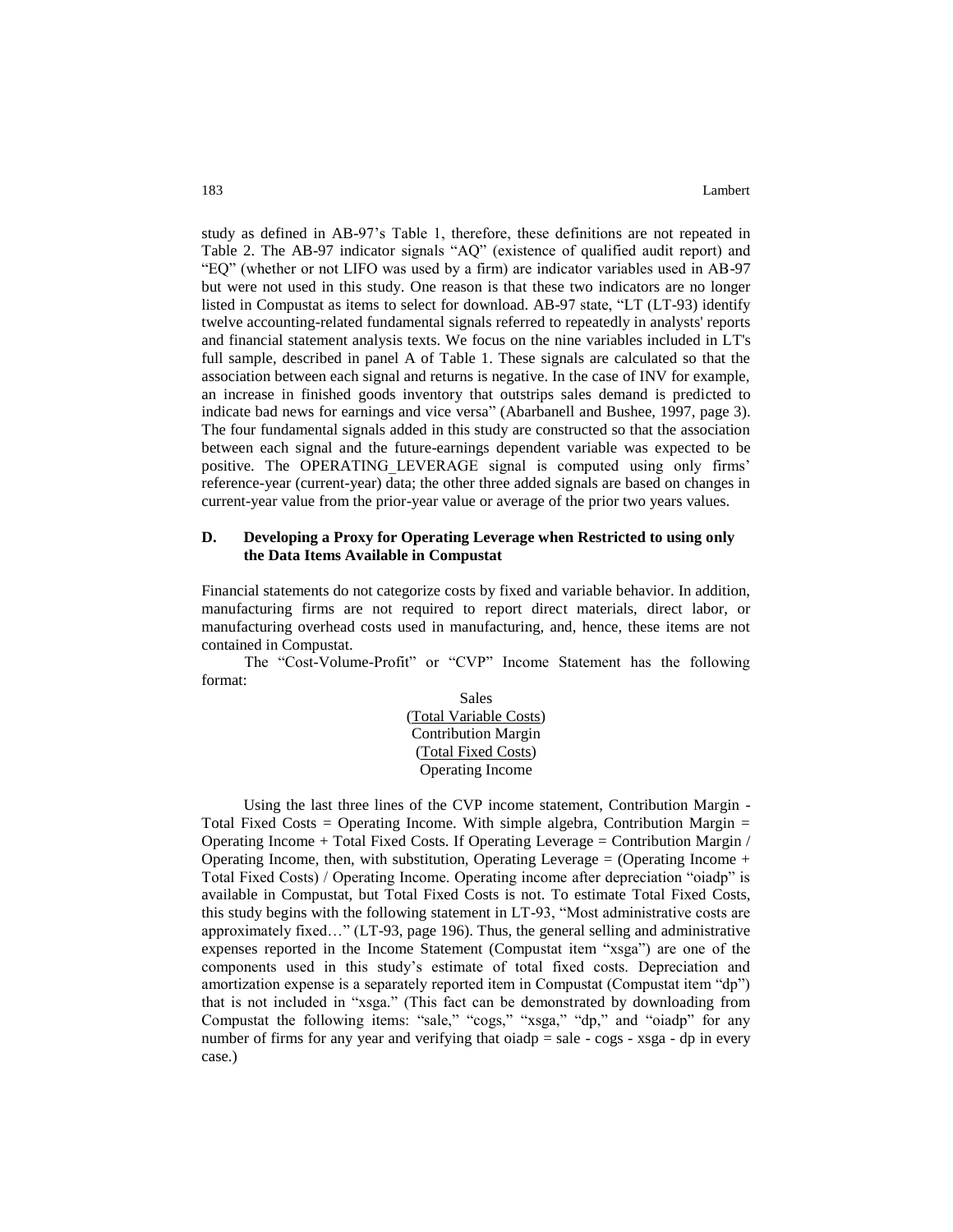|                                    | Fundamental signals added to AB-9/ fundamental signals                                                                       |
|------------------------------------|------------------------------------------------------------------------------------------------------------------------------|
| CHG_MKTSHR                         | $CHG_MKTSHR = ((side (t) / IND\_SALE_SUM_T) - (((side (t-1) / IND\_SALE_SUM_Tminus1) + ( sale (t-2) / ID_SALE_SUM_Tminus2))$ |
|                                    | IND_SALE_SUM_Tminus2))/2))/(((sale (t-1)/IND_SALE_SUM_Tminus1) + (sale (t-2)/                                                |
| Change in Market Share             | IND SALE SUM Tminus2) $/2$ , where                                                                                           |
|                                    | sale (t) = Compustat item "sale" for the studied firm for the current (reference) year $t$                                   |
| (Source: Developed in              |                                                                                                                              |
| this study)                        | IND SALE SUM $(t)$ = sum of Compustat item "sale" for all firms within the studied firm's four-digit SIC industry for        |
|                                    | the current (reference) year t                                                                                               |
| CHG_FCF                            | $\text{FCF} = \text{foancf}(t) - \text{capxy}(t) - \text{dv}(t)$   / at (t), where                                           |
| Change in Free Cash                | oancf is Compustat "oancf"-- Operating Activities Net Cash Flow                                                              |
| <b>Flows</b>                       | capx is Compustat "capxv" -- Capital Expenditures for Property Plant and Equipment                                           |
|                                    | dv is Compustat "dv" -- Cash Dividends (Cash Flow)                                                                           |
| (Source: the Free Cash             | at is Compustat item "at" for total assets                                                                                   |
| Flows ratio described in           |                                                                                                                              |
| financial accounting<br>textbooks) | CHG_FCF = [FCF (t) – FCF (t-1)] / FCF (t-1) where t is the current year and FCF is as previously defined.                    |
|                                    | It is possible that FCF can be negative for any given year. Hence, the following logic is intended to provide the correct    |
|                                    | sign of the change:                                                                                                          |
|                                    |                                                                                                                              |
|                                    | If FCF $(t-1) > 0$ And FCF $(t) > 0$ Then                                                                                    |
|                                    | CHG FCF = $(FCF(t) - FCF(t-1))/FCF(t-1)$                                                                                     |
|                                    | If FCF Tminus1 < 0 And R FCF $T < 0$ Then                                                                                    |
|                                    | CHG_FCF = $-1$ * [(FCF (t) – FCF (t-1)) / FCF (t-1)]                                                                         |
|                                    | If $R_FCF_T < 0$ And $FCF_T$ minus $1 > 0$ Then                                                                              |
|                                    | CHG_FCF = $(FCF(t) - FCF(t-1))/FCF(t-1)$                                                                                     |
|                                    | If R FCF $T > 0$ And FCF Tminus $1 < 0$ Then                                                                                 |
|                                    | CHG_FCF = -1 $*$ [ (FCF (t) – FCF (t-1)) / FCF (t-1)]                                                                        |
| CHG_DEBT_AT                        | $CHG_DEBT_AT = DEBT_AT_T - ((DEBT_AT_Tminus1 + DEBT_AT_Tminus2)/2)) / ((DEBT_AT_Tminus1 + T_Tminus1)$                        |
|                                    | DEBT AT Tminus2 $/2$ , where                                                                                                 |
| Change in Debt-to-                 | DEBT AT $T =$ Compustat "lt" (total liabilities) / Compustat "at" (total assets) for the current year t                      |
| <b>Total Assets</b>                |                                                                                                                              |
|                                    | DEBT AT Tminus1 = Compustat "it" (total liabilities) / Compustat "at" (total assets) for the year that is prior to the       |
| (Source: the debt-to-              | current (reference) year                                                                                                     |
| total assets ratio                 |                                                                                                                              |

| Table 2                                                |  |
|--------------------------------------------------------|--|
| Fundamental signals added to AB-97 fundamental signals |  |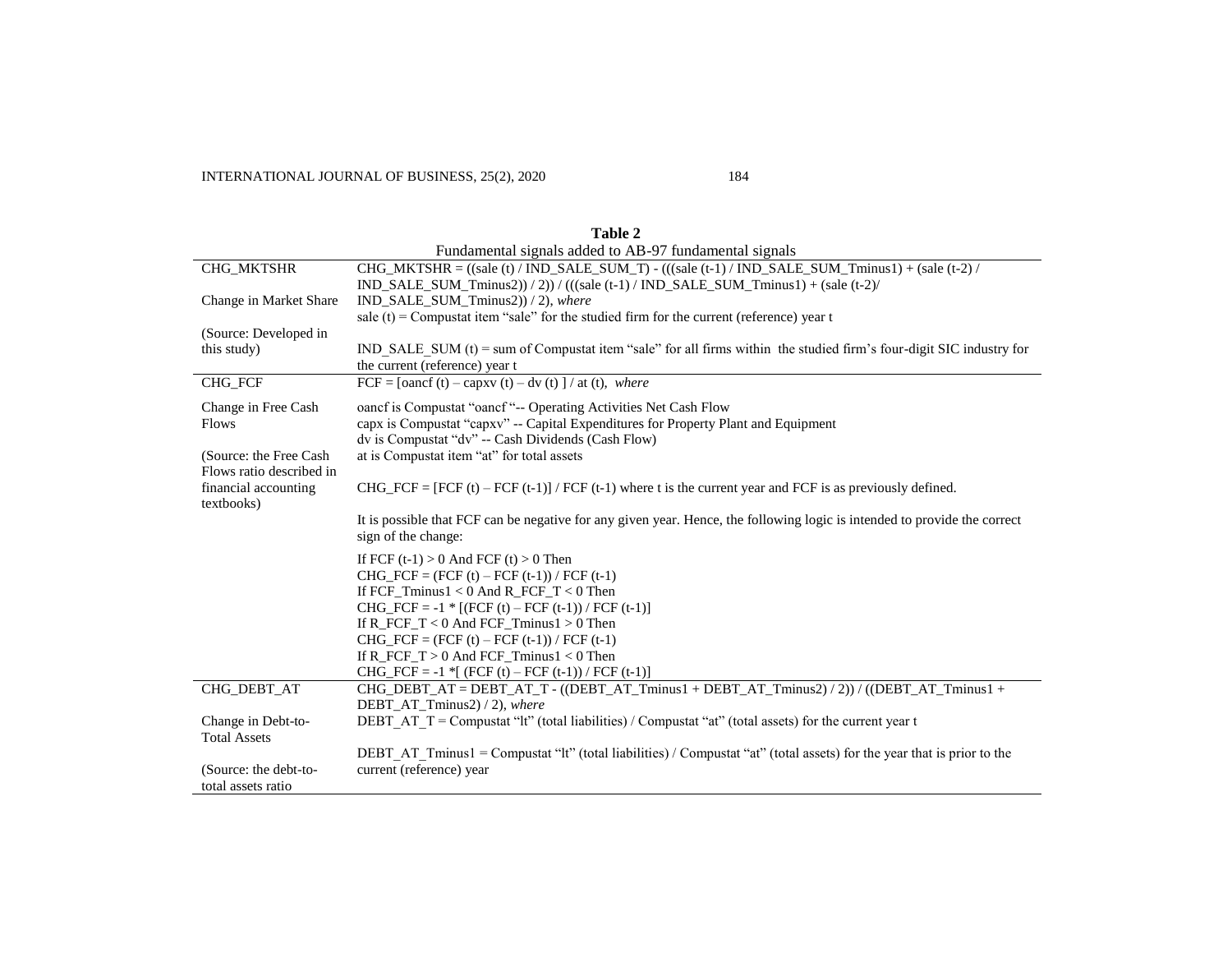185 Lambert

| described in financial    | DEBT AT Tminus2 = Compustat "It" (total liabilities) / Compustat "at" (total assets) for the year that is two years          |
|---------------------------|------------------------------------------------------------------------------------------------------------------------------|
| accounting textbooks)     | prior to the current (reference) year                                                                                        |
| OPERATING                 | OPERATING LEVERAGE = {Compustat "oiadp" (t) + Compustat "xsga" (t) + Compustat "dp" (t) + [Compustat                         |
| <b>LEVERAGE</b>           | "dpvieb" (t) – Compustat "dpvieb" $(t - 1)$ – (Compustat "dp" $(t)$ – Compustat "am" $(t)$ )} / Compustat "oiadp" (t) where  |
|                           | $t =$ reference year and Compustat items are:                                                                                |
| (Source: Concept of       |                                                                                                                              |
| <b>Operating Leverage</b> | "oiadp" = operating income after depreciation                                                                                |
| defined in managerial     | "xsga" = selling and administrative expenses                                                                                 |
| accounting textbooks,     | "dp" = depreciation and amortization expense                                                                                 |
| but OPERATING             | "dpvieb" = ending balance of accumulated depreciation                                                                        |
| LEVERAGE proxy is         | " $am$ " = amortization expense                                                                                              |
| developed in this study)  |                                                                                                                              |
|                           | The expression "[Compustat "dpvieb" $(t)$ – Compustat "dpvieb" $(t-1)$ – (Compustat "dp" $(t)$ – Compustat "am" $(t)$ ]]" is |
|                           | applicable only for manufacturing firms and is set to zero for non-manufacturing firms.                                      |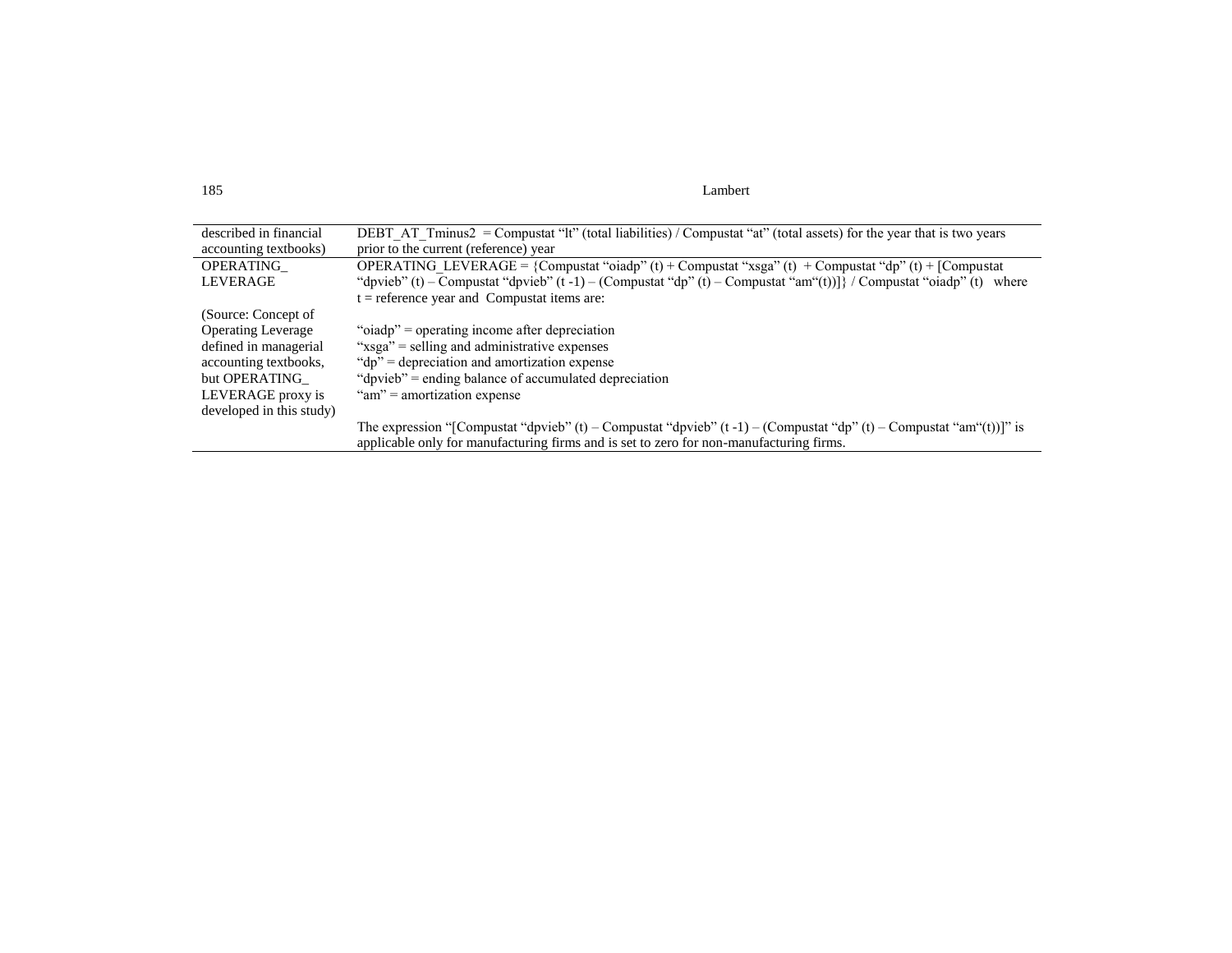Hence, the second component of Total Fixed Costs is the depreciation and amortization expense reported in the Income Statement, namely the Compustat item "dp." For non-manufacturing firms, the sum of these two components, "xsga" and "dp," is this study's proxy for total fixed costs. The Compustat item "am" is the amortization expense component of "dp." Hence, ("dp" - "am") equals the depreciation expense reported in the Income Statement. The amount represented by ("dp" - "am") should be the depreciation of only the firm's non-manufacturing property, plant, and equipment (PP&E). In accordance with Absorption Costing, the depreciation of the manufacturing PP&E should be allocated along with other manufacturing overhead to work-in-process (WIP) and finished goods (FG) and expensed in the Income Statement as part of cost of goods sold (COGS) only when the finished goods are sold. Depreciation of all of the firm's PP&E (both manufacturing and non-manufacturing PP&E) should equal ("dp" - "am") plus the manufacturing PP&E depreciation. Hence, manufacturing depreciation should equal total depreciation on PP&E less ("dp" - "am"). Compustat has an item for the ending balance of total accumulated depreciation (Compustat item "dpvieb") that is obtained directly from firms' Balance Sheets. Compustat no longer has the item "dpvir" for the depreciation on retirements. Hence, just the current-year change in "dpvieb" is used as an approximation for total current-year depreciation, without considering retirements. Hence, total depreciation for the current year is estimated as [dpvieb (t) dpvieb (t-1)], and manufacturing depreciation equals [dpvieb (t) - dpvieb (t-1)] - [dp (t) - am (t)]. This logic was used in developing the formula for the Operating Leverage proxy shown in Table 2.

### **V. RESULTS FROM TESTING EARNINGS-RELEVANCE OF FUNDAMENTAL SIGNALS**

Table 3 reports the average results for 1991-2008 for all firms except services firms, when the AB-97 dependent variable, "next-year EPS change" (CEPS1), is regressed on the full model of independent variables comprising: AB-97 "current-year EPS change" (CHGEPS); AB-97 seven metric fundamental signals (INV, AR, CAPX, GM, S&A, ETR and LF); and the four fundamental signals added in this study:

- 1. Change in Free-Cash Flows (CHG\_FCF)
- 2. Change in Market Share (CHG\_MKTSHR)
- 3. Change in Total-Debt-to-Total Assets ratio (CHG\_DEBT\_AT)
- 4. Operating Leverage (OPERATING\_LEVERAGE).

Table 4 displays the yearly regression results that were used to derive the average results shown in Table 3 (averages shown at the bottom of Table 4 match the average beta coefficient values shown in Table 3). Providing yearly beta coefficients estimates along with an indication of each signal's significance provides insight into how the earnings-signals relationship changed over time.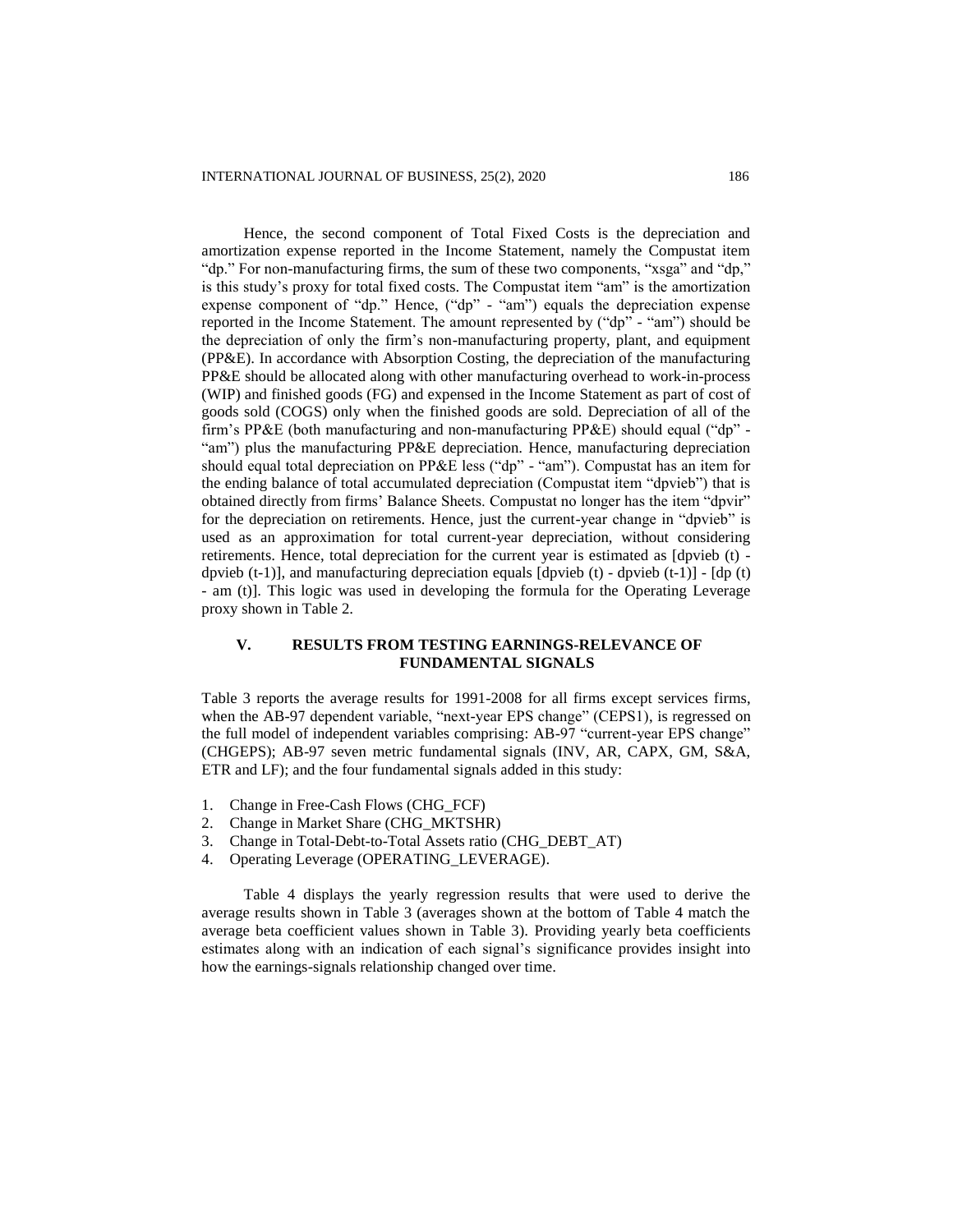| Summary of yearly regressions of CEPST on all fundamental signals for 1991-2008      |          |       |                |                |                |                |            |                |
|--------------------------------------------------------------------------------------|----------|-------|----------------|----------------|----------------|----------------|------------|----------------|
| <b>Fundamental Signals</b>                                                           |          |       | Total #        | Total #        |                |                |            |                |
| (Independent                                                                         |          |       | Yrs Sig.       | Yrs Sig.       |                |                |            |                |
| Variables or                                                                         | Avg.     | Avg.  | at alpha       | at alpha       |                | <b>NEG</b>     |            | <b>POS</b>     |
| "Signals")                                                                           | Beta     | Sig.  | $=.05$         | $=.10$         | <b>NEG</b>     | $SIG^{**}$     | <b>POS</b> | $SIG^{**}$     |
| (Constant)                                                                           | 0.082    | 0.180 | 10             |                | 3              | $\Omega$       | 15         | 10             |
| <b>CHGEPS</b>                                                                        | $-0.285$ | 0.069 | 15             | 1              | 13             | 12             | 5          | 3              |
| <b>INV</b>                                                                           | $-0.013$ | 0.615 | $\overline{0}$ | $\Omega$       | 11             | $\Omega$       | 7          | 0              |
| AR                                                                                   | $-0.056$ | 0.467 | 3              | $\mathbf{0}$   | 13             | 3              | 5          | $\overline{0}$ |
| GМ                                                                                   | 0.072    | 0.389 | $\overline{2}$ | 2              | 13             | 1              | 5          |                |
| S&A                                                                                  | 0.016    | 0.277 | 3              | $\mathbf{0}$   | 12             | 2              | 6          |                |
| <b>ETR</b>                                                                           | 0.321    | 0.201 | 8              | 1              | 13             | $\overline{4}$ | 5          | 4              |
| LF                                                                                   | 0.062    | 0.458 | $\overline{2}$ | 1              | 12             | 2              | 6          | $\Omega$       |
| <b>CAPX</b>                                                                          | 0.040    | 0.338 | $\overline{4}$ | 1              | $\overline{2}$ | $\theta$       | 16         | 4              |
| <b>CHG FCF</b>                                                                       | 0.001    | 0.632 | 1              | $\Omega$       | 5              | $\Omega$       | 13         | 1              |
| CHG DEBT AT                                                                          | 0.474    | 0.041 | 15             | $\mathbf{0}$   | $\Omega$       | $\mathbf{0}$   | 18         | 15             |
| CHG_MKTSHR                                                                           | $-0.128$ | 0.279 | 10             | $\overline{c}$ | 15             | 10             | 3          | $\Omega$       |
| OPERATING                                                                            |          |       |                |                |                |                |            |                |
| <b>LEVERAGE</b>                                                                      | 0.000    | 0.486 | 3              | $\Omega$       | 12             | 2              | 6          | 1              |
| "Full Model" Average Adjusted R-Square and Average Number of Firms Studied Each Year |          |       |                |                |                |                |            |                |
| Avg. Adj. $R^2$ :                                                                    |          | 0.092 |                |                |                |                |            |                |
| Avg. # of Firms per Year:                                                            | 1,787    |       |                |                |                |                |            |                |
| Avg. yearly Durbin Watson:                                                           |          | 1.926 |                |                |                |                |            |                |

**Table 3**<br>**EDS1** on all fu Summary of yearly regressions of CEPS1 on all fundamental signals for 1991-2008

Note: All fundamental signals are CHGEPS, the seven AB-97 metric fundamental signals, and the four added fundamental signals.

|      |                       |            | CEPS1 on all fundamental signals for 1991-2008 |            |            |             |             |
|------|-----------------------|------------|------------------------------------------------|------------|------------|-------------|-------------|
|      | <b>CHG</b>            |            |                                                |            |            |             |             |
| Year | <b>EPS</b>            | <b>INV</b> | AR                                             | <b>GM</b>  | S&A        | <b>ETR</b>  | LF          |
| 1991 | $-0.079$ <sup>*</sup> | $-0.024$   | 0.047                                          | $-0.187$   | $-0.336**$ | $0.831***$  | 0.123       |
| 1992 | $-0.224***$           | 0.005      | $-0.007$                                       | $-0.032$   | $-0.071$   | $-0.140**$  | $-0.037$    |
| 1993 | $-0.265***$           | 0.009      | $-0.042**$                                     | $-0.035$   | $-0.046$   | $0.179**$   | $-0.125***$ |
| 1994 | $-0.309**$            | $-0.003$   | $-0.033$                                       | $-0.007$   | $-0.049$   | $-0.069$    | 0.016       |
| 1995 | $-0.319**$            | $-0.009$   | $-0.032**$                                     | 0.029      | 0.023      | $-0.018$    | $-0.078**$  |
| 1996 | $-0.176**$            | 0.000      | 0.000                                          | $-0.043$   | 0.011      | $-0.071$    | $-0.016$    |
| 1997 | $-0.277**$            | $-0.004$   | $-0.033**$                                     | $-0.015$   | $-0.021$   | $-0.020$    | $-0.011$    |
| 1998 | $-0.241$ **           | $-0.007$   | $-0.018$                                       | $-0.009$   | $-0.035$   | $-0.148**$  | $-0.002$    |
| 1999 | 0.008                 | $-0.004$   | 0.014                                          | 0.001      | $-0.014$   | $-0.248**$  | $-0.044$    |
| 2000 | $1.105***$            | 0.140      | $-0.367$                                       | $2.432**$  | $1.451***$ | $6.159**$   | 0.654       |
| 2001 | $0.199***$            | $-0.034$   | 0.107                                          | 0.238      | 0.222      | $-0.447$    | 0.217       |
| 2002 | $0.419**$             | $-0.012$   | $-0.059$                                       | 0.169      | 0.659      | $-0.561**$  | $-0.195$    |
| 2003 | $-0.631**$            | $-0.259$   | $-0.329$                                       | $-0.387$   | $-1.200$   | 0.025       | 0.077       |
| 2004 | 0.057                 | 0.006      | $-0.205$                                       | $-0.005$   | 0.310      | $-0.095$    | 0.767       |
| 2005 | $-0.199**$            | 0.003      | $-0.008$                                       | $-0.004$   | $-0.027$   | $-0.027$    | $-0.017$    |
| 2006 | $-2.907**$            | $-0.038$   | $-0.071$                                       | $-0.752**$ | $-0.459**$ | $0.668***$  | $-0.065$    |
| 2007 | $-0.816**$            | $-0.002$   | 0.034                                          | $-0.072^*$ | $-0.091$   | $-0.185***$ | $-0.076$    |
| 2008 | $-0.466$ **           | 0.001      | $-0.014$                                       | $-0.024$   | $-0.042$   | $-0.050$    | $-0.069**$  |
| Avg. | $-0.285$              | $-0.013$   | $-0.056$                                       | 0.072      | 0.016      | 0.321       | 0.062       |

**Table 4**  Beta regression coefficients from yearly regressions of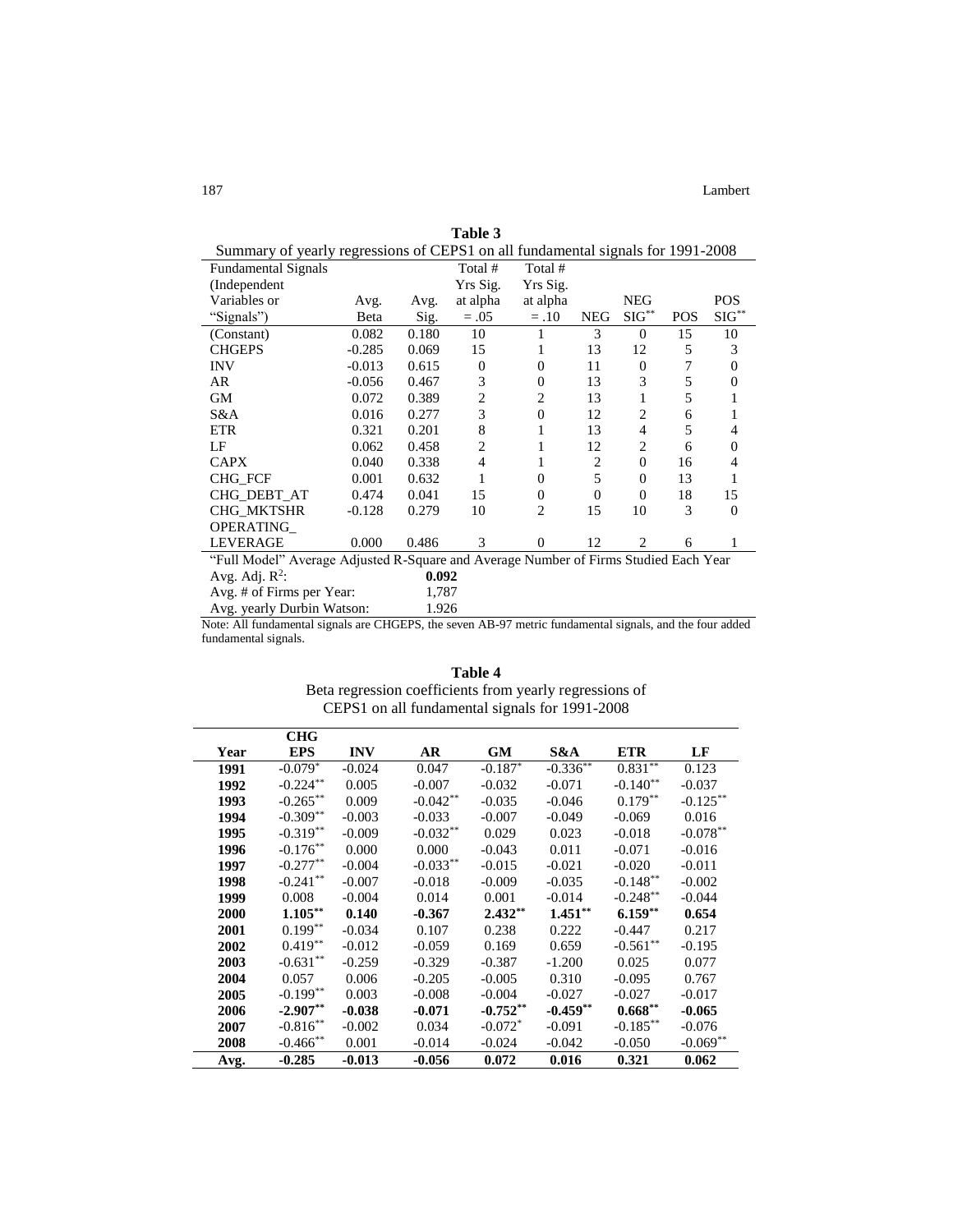|      |             |            | <b>CHG</b>         | <b>CHG</b>  |                    |                |
|------|-------------|------------|--------------------|-------------|--------------------|----------------|
|      |             | <b>CHG</b> | <b>DEBT</b>        | <b>MKT</b>  | Oper.              | Adj.           |
| Year | <b>CAPX</b> | <b>FCF</b> | AT                 | <b>SHR</b>  | Leverage           | $\mathbb{R}^2$ |
| 1991 | 0.009       | 0.000      | $0.362**$          | $-0.227**$  | $-0.001$           | 0.036          |
| 1992 | 0.010       | 0.001      | $0.154***$         | $-0.048**$  | $-0.001**$         | 0.062          |
| 1993 | $0.009*$    | $-0.002$   | $0.119***$         | $-0.071**$  | 0.000              | 0.090          |
| 1994 | 0.009       | 0.001      | $0.087**$          | $-0.084**$  | $0.001^{\ast\ast}$ | 0.041          |
| 1995 | 0.009       | 0.001      | $0.108^{\ast\ast}$ | $-0.077**$  | 0.000              | 0.104          |
| 1996 | $-0.001$    | $0.002**$  | $0.041**$          | $-0.002$    | 0.000              | 0.020          |
| 1997 | 0.005       | 0.000      | $0.047**$          | $-0.034**$  | $-0.001**$         | 0.076          |
| 1998 | $0.028***$  | 0.000      | $0.099**$          | $-0.044**$  | 0.000              | 0.078          |
| 1999 | $-0.017$    | 0.000      | $0.193**$          | $-0.084***$ | 0.000              | 0.018          |
| 2000 | 0.064       | 0.002      | $1.295***$         | 0.212       | 0.001              | 0.190          |
| 2001 | 0.067       | 0.014      | $1.442**$          | 0.137       | 0.001              | 0.003          |
| 2002 | 0.088       | 0.000      | $1.124***$         | 0.030       | 0.003              | 0.060          |
| 2003 | 0.071       | 0.000      | $2.141***$         | $-1.273**$  | $-0.001$           | 0.337          |
| 2004 | 0.224       | 0.002      | 0.858              | $-0.024$    | $-0.001$           | $-0.001$       |
| 2005 | $0.012**$   | 0.000      | $0.076^{\ast\ast}$ | $-0.029*$   | 0.000              | 0.070          |
| 2006 | $0.110***$  | 0.000      | 0.111              | $-0.528**$  | 0.001              | 0.272          |
| 2007 | 0.006       | 0.001      | 0.079              | $-0.019$    | 0.000              | 0.076          |
| 2008 | $0.025***$  | 0.000      | $0.192**$          | $-0.133**$  | 0.000              | 0.131          |
| Avg. | 0.040       | 0.001      | 0.474              | $-0.128$    | 0.000              | 0.092          |

Note: All fundamental signals are CHGEPS, the seven AB-97 metric fundamental signals, and the four added fundamental signals.

The AB-97 signals are constructed to have an expected negative relationship with CEPS1 (a negative sign for the coefficient estimate), whereas the four added signals are constructed to have a positive relationship. Table 3 and Table 4 show the averages of the yearly coefficients for the AB-97 signals during 1991-2008 are negative for INV, AR, but unexpectedly positive for GM, SA, ETR, LF, and CAPX. However, when the results for the macroeconomic downturn years, 2000 and 2006, are removed from Table 4, and a 16-year average is computed for the remaining years, the 16 averages for the beta coefficients are:

| CHGEPS   | INW      | ۹R       | ЭM     | 3&A  | ETR      | LΕ    | $\Delta$ DV |
|----------|----------|----------|--------|------|----------|-------|-------------|
| $-0.207$ | $-0.021$ | $-0.036$ | -0.024 | .044 | $-0.065$ | 0.033 |             |

By removing 2000 and 2006, the signs of the average coefficients for the AB-97 signals match AB-97's expected negative relationship to CEPS1 during 1991-2008, except for LF and CAPX. As discussed in AB-97 and shown in Panel 1 of Table 3, AB-97 found an unexpected positive average relationship for AR for 1983-1990, whereas this study found the expected negative relationship for 1991-2008, when 2000 and 2006 are removed. This study found the same positive relationship for CAPX as found by AB-97. AB-97 states, "The CAPX signal coefficient is unexpectedly positive, suggesting that an increase in capital expenditures in excess of the industry average is actually bad news for one-year-ahead earnings. On the one hand, new capital projects do not usually affect earnings immediately but the related depreciation charges do. On the other hand, if the CAPX signal is negatively related to security returns as hypothesized by LT, then the sign of the relation between the CAPX signal and future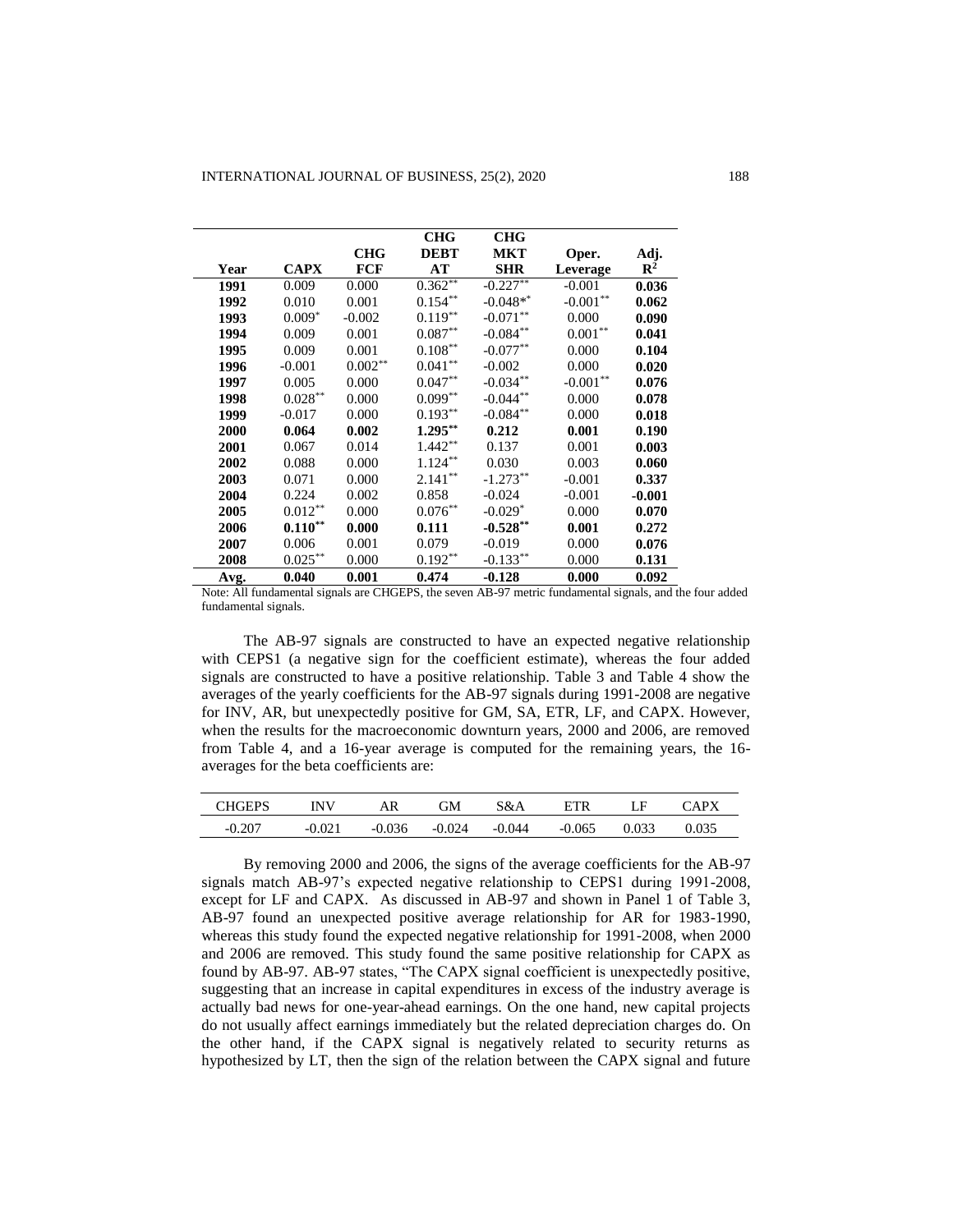earnings changes should eventually reverse. There is no evidence of such a reversal in our data as the mean CAPX signal coefficients are positive for one-, two-, three-, four-, and five-year-ahead earnings changes (not reported in the tables). In most cases, the mean coefficients are over two standard deviations from zero. This suggests that the CAPX variable may not capture the theoretical relation LT had hypothesized." Regarding the Labor Force signal (LF), this study consistently obtained the unexpected positive average coefficient for LF. However, Table 3 shows 12 of the 18 yearly coefficients for LF were negative. The positive 18-year average coefficient for LF (.062) is due to the large positive values of .654, .217 and .767 for 2000, 2001 and 2004, respectively.

Using Table 4, the coefficients for a year just prior to the start of an economic recession can be analyzed to see how the sign, size, and significance of each coefficient may have deviated from the coefficient's 18-year average. Three economic recessions occurred in the U.S. during 1991-2009: (1) July 1990 – March 1991 with Gross Domestic Products (GDP) declining −1.4%, (2) March 2001–November 2001 with GDP declining −0.3%, and (3) December 2007-June 2009 with GDP declining −5.1%

Table 4 indicates the largest differences in the coefficients occurred during 2000, one year prior to the start of the 2001 recession, and during 2006, one year prior to the start of the 2007-2009 recession. The evidence provided in Table 4 is consistent with **Hypothesis 2** that the macroeconomic recessions occurring during 2001 and 2007 substantially affected the relevance of many of the studied fundamental signals during 2000 and 2006 in predicting next-year earnings changes. The evidence is also consistent with the differences between pre-recession economic conditions existing during 2000 vis-à-vis 2006 being reflected in differences in the sign and/or significance of the fundamental signal coefficients during 2000 vis-à-vis 2006. This evidence is in contrast to AB-97's statement that, "Overall, macroeconomic trends have little effect on the informativeness (or lack thereof) of the fundamental signals for future earnings," and the findings of this study, when testing with low-GDP and high-GDP partitions during 1991-2008, and suggests macroeconomic recessions substantially affect fundamental signals' earnings relevance. If complex and varying sets of non-economic and economic shocks bring about a recession, then predicting recessions with economic trends and averages must be, at best, problematic, and finding the true relationships between fundamental signals and recessions, challenging.

Table 5 shows the 1991-2008 hierarchical regression results for All-except-Services firms, when "next-year EPS change" (CEPS1) is regressed first on CHGEPS, then on the block of seven AB-97 signals, and then in succession on each of the fundamental signals added in this study.

On average, "current-year change in EPS" (CHGEPS) accounted for 74% of the overall explanatory power of the full model in predicting "next-year EPS Change" (CEPS1) for All-except-Services firms during 1991-2008. For the same firms and timeframe, the seven, metric AB-97 signals taken together contributed on average 16% of the explanatory/predictive power of the full model. The AB-97 seven signals' 16% contribution was unique to and not contributed by CHGEPS. The four added signals taken together contributed to a significant 10% increase in average adjusted R-square above that contributed by CHGEPS and the AB-97 signals. These results are consistent with **Hypothesis 1** that a "concepts guided" approach may identify additional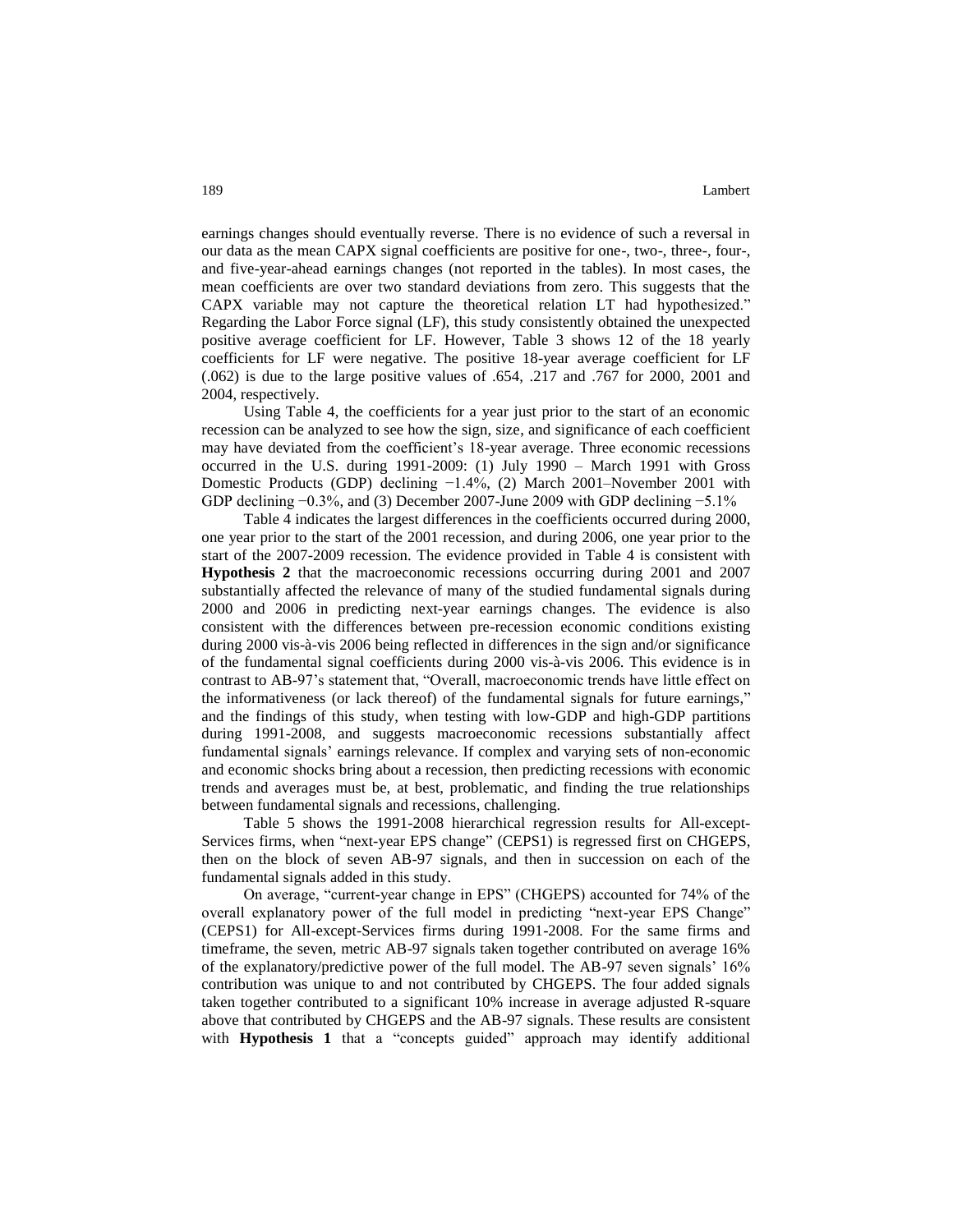fundamental signals are provided in AB-97, Table 1.

 $\rm CHG\_MKTSHR$ 

fundamental signals that significantly increase the predictive power of earnings-signals models based primarily on the "expert guidance" of security analysts.

|                     |                 | Table 5                                                                        |                                        |
|---------------------|-----------------|--------------------------------------------------------------------------------|----------------------------------------|
|                     |                 | Hierarchical regression results where dependent variable is one-year-ahead EPS |                                        |
|                     |                 | change (CEPS1) for 1991-2000                                                   |                                        |
|                     | Average Adj.    | Count of Years where $\mathbb{R}^2$                                            | Average Percent of Adj. R <sup>2</sup> |
|                     | $R^2$ After the | Change from the Added                                                          | of Full Model Contributed              |
|                     | Block is        | Block was significant at                                                       | just by the Added Block of             |
| <b>Blocks</b>       | Added           | alpha = $.05$                                                                  | Signals                                |
| <b>CHGEPS</b>       | 0.069           | 15                                                                             | 74%                                    |
| AB-97 Seven Signals | 0.084           | 12                                                                             | 16%                                    |
| CHG FCF             | 0.084           |                                                                                | $0\%$                                  |
| CHG DEBT AT         | 0.090           | 15                                                                             | 7%                                     |
| CHG MKTSHR          | 0.092           | 10                                                                             | 3%                                     |

OPERATING\_ LEVERAGE 0.092 3 0% Table 6 reports the average results for 1990-2004 for All-except-Services firms, when the AB-97 dependent variable, "long-term earnings change" (CEPSL) is regressed on the full model. The definition and formula for the dependent variable CEPSL are provided in Table 1, and the definitions and formulas for the four added fundamental signals are provided in Table 2. The definitions for the AB-97

| Table 6                                                                    |
|----------------------------------------------------------------------------|
| Average of regression coefficients from yearly regressions of CEPSL on all |
| fundamental signals for 1991-2004                                          |

|                                                                                      |          |       | rungamental signals for $1331 - 200 +$ |                |                |                |            |                  |
|--------------------------------------------------------------------------------------|----------|-------|----------------------------------------|----------------|----------------|----------------|------------|------------------|
| <b>Fundamental Signals</b>                                                           |          |       | Total #                                | Total #        |                |                |            |                  |
| (Independent                                                                         |          |       | Yrs Sig.                               | Yrs Sig.       |                |                |            |                  |
| Variables or                                                                         | Avg.     | Avg.  | at alpha                               | at alpha       |                | <b>NEG</b>     |            | <b>POS</b>       |
| "Signals")                                                                           | Beta     | Sig.  | $=.05$                                 | $=.10$         | <b>NEG</b>     | $SIG^{**}$     | <b>POS</b> | $SIG^{**}$       |
| (Constant)                                                                           | 0.077    | 0.036 | 11                                     |                | 1              | $\Omega$       | 3          | 11               |
| <b>CHGEPS</b>                                                                        | $-0.155$ | 0.160 | 8                                      | 1              | 13             | 8              | 1          | $\mathbf{0}$     |
| <b>INV</b>                                                                           | $-0.015$ | 0.507 | 3                                      | $\mathbf{0}$   | 11             | 3              | 3          | $\overline{0}$   |
| AR                                                                                   | 0.004    | 0.424 | $\overline{c}$                         | $\mathbf{0}$   | 6              |                | 8          |                  |
| GМ                                                                                   | 0.051    | 0.301 | 3                                      | 2              | 3              | $\Omega$       |            | 3                |
| S&A                                                                                  | 0.026    | 0.425 | $\overline{c}$                         | $\overline{0}$ | $\overline{c}$ |                | 2          | 1                |
| <b>ETR</b>                                                                           | $-0.263$ | 0.275 | 5                                      | 4              | 13             | 5              | 1          | $\overline{0}$   |
| LF                                                                                   | 0.016    | 0.429 | $\theta$                               | 1              | 4              | $\overline{0}$ | $\Omega$   | $\boldsymbol{0}$ |
| <b>CAPX</b>                                                                          | 0.009    | 0.348 | 2                                      | 2              | 2              | $\overline{0}$ | 2          | $\overline{2}$   |
| <b>CHG FCF</b>                                                                       | 0.000    | 0.542 | $\theta$                               | $\mathbf{0}$   | 7              | $\Omega$       | 7          | $\mathbf{0}$     |
| CHG_DEBT_AT                                                                          | 0.069    | 0.214 | 6                                      | $\overline{2}$ | 2              | $\overline{0}$ | 2          | 6                |
| CHG_MKTSHR                                                                           | $-0.023$ | 0.338 | 4                                      | $\overline{c}$ | 9              | 3              | 5          | 1                |
| OPERATING                                                                            |          |       |                                        |                |                |                |            |                  |
| <b>LEVERAGE</b>                                                                      | 0.007    | 0.017 | 13                                     | $\theta$       | $\Omega$       | $\Omega$       | 4          | 13               |
| "Full Model" Average Adjusted R-Square and Average Number of Firms Studied Each Year |          |       |                                        |                |                |                |            |                  |
| Avg. Adj. $R^2$ :                                                                    |          | 0.050 |                                        |                |                |                |            |                  |
| Avg. # of Firms per Year:                                                            |          |       | 859                                    |                |                |                |            |                  |
| Avg. yearly Durbin Watson:                                                           |          | 1.994 |                                        |                |                |                |            |                  |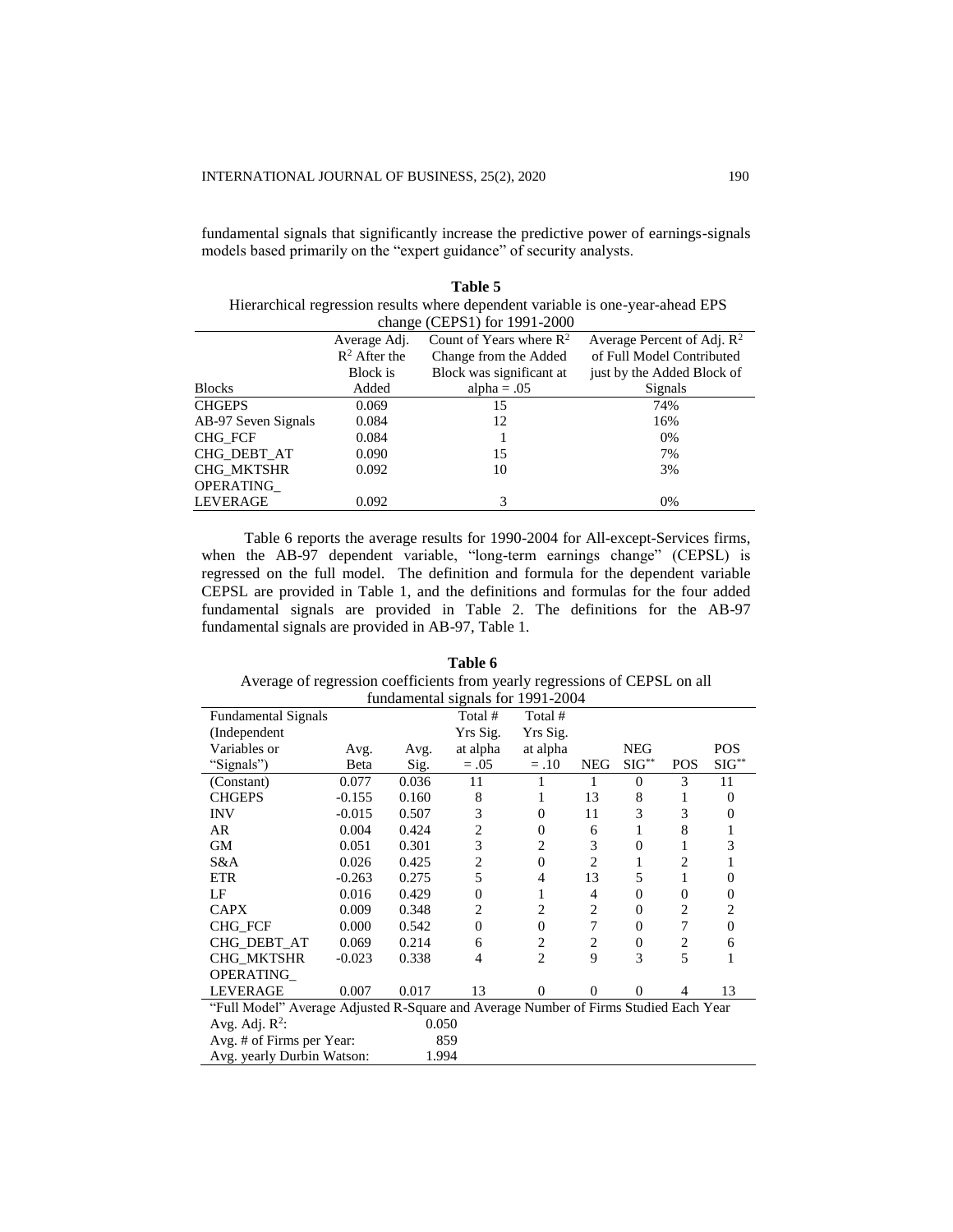Note: All fundamental signals are CHGEPS, the seven AB-97 metric fundamental signals, and the four added fundamental signals.

| Table 7                                                                          |
|----------------------------------------------------------------------------------|
| Beta regression coefficients from yearly regressions of CEPSL on all fundamental |
| signals for $1991-2004$                                                          |

| Year         |                |            |                     |                         |                         |                                  |                     |
|--------------|----------------|------------|---------------------|-------------------------|-------------------------|----------------------------------|---------------------|
|              | <b>CHG EPS</b> | <b>INV</b> | <b>AR</b>           | <b>GM</b>               | S&A                     | <b>ETR</b>                       | LF                  |
| 1991         | $-0.038$       | 0.000      | $-0.070**$          | 0.039                   | 0.014                   | $-0.475$ **                      | 0.078               |
| 1992         | $-0.098*$      | 0.007      | $-0.019$            | 0.063                   | 0.007                   | $-0.680**$                       | $-0.018$            |
| 1993         | $-0.190**$     | $-0.009$   | 0.017               | 0.019                   | 0.007                   | 0.224                            | 0.016               |
| 1994         | 0.021          | 0.005      | $-0.006$            | 0.037                   | $-0.027$                | $-0.483*$                        | 0.045               |
| 1995         | $-0.314**$     | $-0.037**$ | 0.039               | 0.000                   | 0.053                   | $-0.229$                         | 0.051               |
| 1996         | $-0.101$       | $-0.010$   | 0.004               | $-0.084$                | $-0.154**$              | $-0.003$                         | 0.024               |
| 1997         | $-0.389**$     | $-0.038**$ | $-0.041$            | 0.033                   | 0.032                   | $-0.022$                         | 0.003               |
| 1998         | $-0.282**$     | $-0.001$   | 0.034               | $0.091*$                | 0.049                   | $-0.491**$                       | $-0.055$            |
| 1999         | $-0.184**$     | 0.000      | $-0.014$            | $-0.037$                | 0.040                   | $-0.499*$                        | 0.022               |
| 2000         | $-0.037$       | $-0.009$   | 0.021               | $0.136**$               | 0.060                   | $-0.241$ <sup>*</sup>            | 0.022               |
| 2001         | $-0.313**$     | $-0.021$   | $-0.005$            | $-0.078$                | 0.006                   | $-0.581*$                        | 0.062               |
| 2002         | $-0.052**$     | 0.001      | 0.004               | $0.194**$               | $0.149**$               | $-0.141**$                       | $0.082*$            |
| 2003         | $-0.051**$     | $-0.040$   | 0.040               | $0.222***$              | 0.098                   | $-0.002**$                       | $-0.063$            |
| 2004         | $-0.146$       | $-0.057**$ | $0.053***$          | $0.075*$                | 0.035                   | $-0.053$                         | $-0.042$            |
| 2005         | $-0.155$       | $-0.015$   | 0.004               | 0.051                   | 0.026                   | $-0.263$                         | 0.016               |
| 2006         | $-0.038$       | 0.000      | $-0.070**$          | 0.039                   | 0.014                   | $-0.475***$                      | 0.078               |
| 2007         | $-0.098*$      | 0.007      | $-0.019$            | 0.063                   | 0.007                   | $-0.680**$                       | $-0.018$            |
| 2008         | $-0.190**$     | $-0.009$   | 0.017               | 0.019                   | 0.007                   | 0.224                            | 0.016               |
| Avg.         | 0.021          | 0.005      | $-0.006$            | 0.037                   | $-0.027$                | $-0.483*$                        | 0.045               |
|              |                |            |                     |                         |                         |                                  |                     |
|              |                |            | Table 7 (continued) |                         |                         |                                  |                     |
|              |                |            |                     | <b>CHG</b>              | <b>CHG</b>              |                                  |                     |
|              |                | <b>CHG</b> |                     | <b>DEBT</b>             | <b>MKT</b>              | Oper.                            |                     |
| Year         | <b>CAPX</b>    | <b>FCF</b> |                     | AT                      | <b>SHR</b>              | Leverage                         | Adj. $\mathbb{R}^2$ |
| 1991         | 0.006          |            |                     |                         |                         |                                  |                     |
|              |                | 0.000      |                     | $0.110**$               | 0.023                   | $0.006*$                         | 0.043               |
| 1992         | $0.011*$       | $-0.002$   |                     | 0.028                   | $-0.020$                | $0.008***$                       | 0.040               |
| 1993         | 0.009          | 0.000      |                     |                         | 0.002                   | $0.011**$                        | 0.074               |
| 1994         | 0.006          | 0.000      |                     | $0.088**$<br>$0.085***$ | $-0.007$                |                                  | 0.030               |
| 1995         | $0.014*$       | 0.000      |                     | 0.030                   | $0.072**$               | $0.009**$<br>$0.007**$           | 0.033               |
| 1996         | 0.004          | $-0.001$   |                     | $-0.005$                | 0.028                   |                                  | 0.038               |
| 1997         | $-0.001$       | 0.001      |                     | $0.088^{**}$            | $-0.005$                | $0.012^{\ast\ast}$<br>$0.004***$ | 0.035               |
| 1998         | 0.004          | 0.001      |                     | 0.048                   | 0.013                   | $0.006**$                        | 0.039               |
| 1999         | 0.011          | 0.000      |                     | $-0.005$                |                         |                                  | 0.032               |
| 2000         | $0.020**$      | 0.001      |                     | $0.090**$               | $-0.052**$              | $0.005***$<br>$0.006***$         | 0.074               |
| 2001         | 0.005          | 0.001      |                     | $0.079*$                | $-0.075***$             |                                  | 0.081               |
|              | $0.025***$     | 0.000      |                     |                         | $-0.101**$<br>$-0.051*$ | $0.012**$                        | 0.109               |
| 2002<br>2003 | 0.016          | 0.000      |                     | $0.205***$<br>$0.074*$  | $-0.082*$               | $0.008^{\ast\ast}$<br>$0.006**$  | 0.060               |
|              | $-0.010$       | 0.000      |                     | 0.058                   | $-0.059$                | 0.002                            | 0.018               |
| 2004<br>2005 | 0.009          | 0.000      |                     | 0.069                   | $-0.023$                | 0.007                            | 0.050               |
|              | 0.006          | 0.000      |                     |                         | 0.023                   |                                  | 0.043               |
| 2006         | $0.011*$       | $-0.002$   |                     | $0.110**$<br>0.028      |                         | $0.006^{\ast\ast}$               |                     |
| 2007<br>2008 | 0.009          | 0.000      |                     | $0.088**$               | $-0.020$<br>0.002       | $0.008***$<br>$0.011**$          | 0.040<br>0.074      |

Note: All fundamental signals are CHGEPS, the Seven AB-97 metric fundamental signals, and the four added fundamental signals.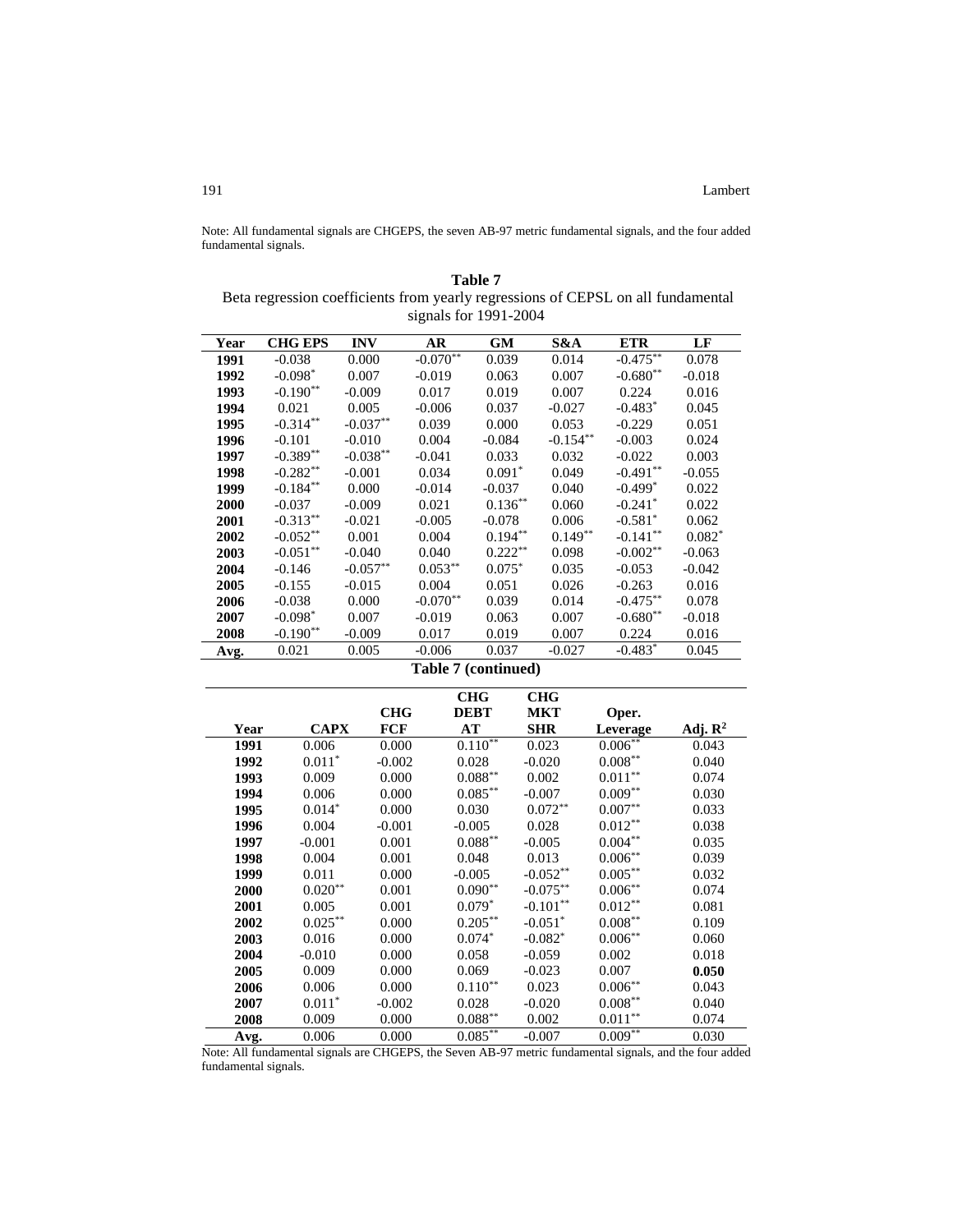In contrast to being insignificant in predicting "next-year EPS change" (CEPS1), Table 6 indicates OPERATING\_LEVERAGE was a significant, positive predictor of "long-term earnings growth" (CEPSL) in 13 of 14 years, with a 14-year average pvalue of 0.017.

Table 7 displays the yearly regression results that were used to derive the average results shown in Table 6 (averages shown at the bottom of Table 7 match the average beta coefficient values shown in Table 6). As with predicting CEPS1 reported in Table 4, providing yearly beta coefficients estimates along with an indication of each signal's significance provides insight into how the earnings-signals relationship changed over time when predicting CEPSL. The variance in the yearly signal coefficients and full-model adjusted R-square values is less in Table 7 in predicting CEPSL than in Table 4 in predicting CEPS1. The substantial differences from 18-year averages in the 2000 and 2006 reference-year coefficients apparent in Table 4 in predicting CEPS1 for recession years 2001 and 2007 respectively are not as evident in Table 7 in the 1996 and 2002 reference-year coefficients for predicting CEPSL for 2001 and 2007 respectively.

Table 8 shows the 1991-2004 hierarchical regression results for All-except-Services firms, when "long-term earnings growth" (CEPSL) is regressed first on CHGEPS, then on the block of seven AB-97 signals, and then in succession on each of the "added" signals.

|                 |                 | for 1991-2004                       |                               |
|-----------------|-----------------|-------------------------------------|-------------------------------|
|                 | Average Adj.    | Count of Years where $\mathbb{R}^2$ | Average Percent of Adj. $R^2$ |
|                 | $R^2$ After the | Change from the Added               | of Full Model Contributed     |
|                 | <b>Block</b> is | Block was significant at            | just by the Added Block of    |
| <b>Blocks</b>   | Added           | alpha = $.05$                       | Signals                       |
| <b>CHGEPS</b>   | 0.006           | 9                                   | 11%                           |
| AB-97 Signals   | 0.020           | 6                                   | 29%                           |
| CHG FCF         | 0.020           | $\overline{0}$                      | $0\%$                         |
| CHG DEBT AT     | 0.024           | 6                                   | 9%                            |
| CHG MKTSHR      | 0.027           | 4                                   | 6%                            |
| OPERATING       |                 |                                     |                               |
| <b>LEVERAGE</b> | 0.050           | 13                                  | 46%                           |

**Table 8** 

Hierarchical regression results where dependent variable is long-term growth (CEPSL)

On average, current-year change in EPS (CHGEPS) accounted for just 11% of the overall explanatory power of the full model in predicting long-term change in earnings (CEPSL) for All-except-Services firms during 1991-2004. For the same firms and timeframe, the seven, metric AB-97 signals taken together contributed on average 29% of the explanatory/predictive power of the full model. The four added signals taken together contributed to a 60% increase in average adjusted R-square above that contributed by CHGEPS and the AB-97 signals. These results are consistent with **Hypothesis 1** that a "concepts guided" approach may identify additional fundamental signals that significantly increase the predictive power of earnings-signals models based primarily on the "expert guidance" of security analysts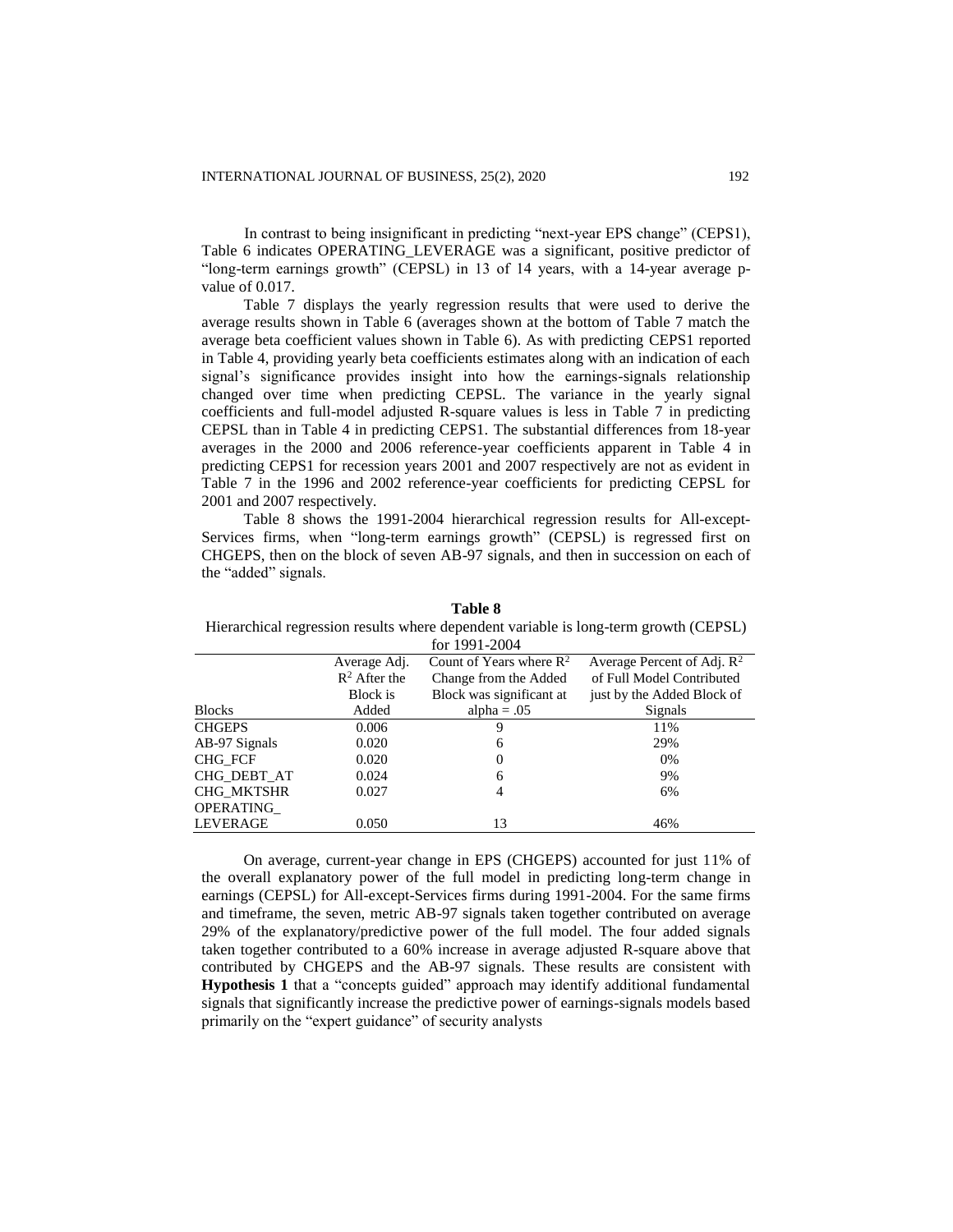#### **VII. SUMMARY**

The evidence is consistent with macroeconomic recessions that began during 2001 and near the end of 2007 having substantially affected the relevance of many of the studied fundamental signals during 2000 and 2006 in predicting next-year earnings changes. The evidence is also consistent with the differences between pre-recession economic conditions existing during 2000 vis-à-vis 2006 being reflected in differences in the sign and/or significance of the fundamental signal coefficients during 2000 vis-à-vis 2006.

A proxy for Operating Leverage was developed as a fundamental signal by using just the items available in Compustat. Whereas operating leverage was not relevant in predicting next-year EPS change, the evidence indicates this signal was a very significant and positive predictor of long-term growth in earnings, with the condition that earnings are positive in the current year and in the long-term future year. With this condition imposed, operating leverage was significant in predicting long-term growth in earnings in thirteen-of-fourteen years tested, and the *average* p-value is 0.017 for the fourteen-years tested. All fourteen yearly coefficients were positive, indicating a strong, direct relationship to long-term growth. Operating leverage alone uniquely contributed 46% of the full-models predictive power in predicting long-term growth in earnings, with the condition that earnings would remain positive in the long run.

Evidence indicates the four added fundamental signals identified in this study based on fundamental financial and managerial accounting concepts significantly contribute to the explanatory/predictive power of models previously developed using the expert guidance of security analysts.

#### **REFERENCES**

- Abarbanell, J., and B. Bushee, 1997, "Fundamental Analysis, Future Earnings, and Stock Prices," *Journal of Accounting Research*, 35(1), 1-24.
- Abarbanell, J., and B. Bushee, 1998, "Abnormal Returns to A Fundamental Analysis Strategy," *The Accounting Review*, 73, 19-45.
- Anderson, M., R. Banker, R. Huang, and S. Janakiraman, 2007, "Cost Behavior and Fundamental Analysis of SG&A Costs," *Journal of Accounting, Auditing and Finance*, 22(1), 1-28.
- Anderson, M., R. Banker, and S. Janakiraman, 2003. "Are Selling, General and Administrative Costs Sticky?" *Journal of Accounting Research,* 41(1), 47-63.
- Balakrishnan, R., M. Petersen, and N. Soderstrom, 2004, "Does Capacity Utilization Affect the Stickiness of Cost?" *Journal of Accounting, Auditing and Finance*, 19(3), 283–299.
- Banker, R., and L. Chen, 2006, "Predicting earnings using a model based on cost variability and cost stickiness," *The Accounting Review*, 81(2), 285-307.
- Bernard, V., and J. Noel, 1991, "Do Inventory Disclosures Predict Sales and Earnings?" *Journal of Accounting, Auditing and Finance*, 6(2), 145-181.
- Cohen, D., A. Dey, and T. Lys, 2008, "Real and Accrual-Based Earnings Management in the Pre- and Post-Sarbanes-Oxley Periods," *Accounting Review*, 83(3), 757-787.
- Fairfield, P., R. Sweeney, and T. Yohn, 1996, "Accounting Classification and the Predictive Content of Earnings," *The Accounting Review*, 71(3), 337-355.